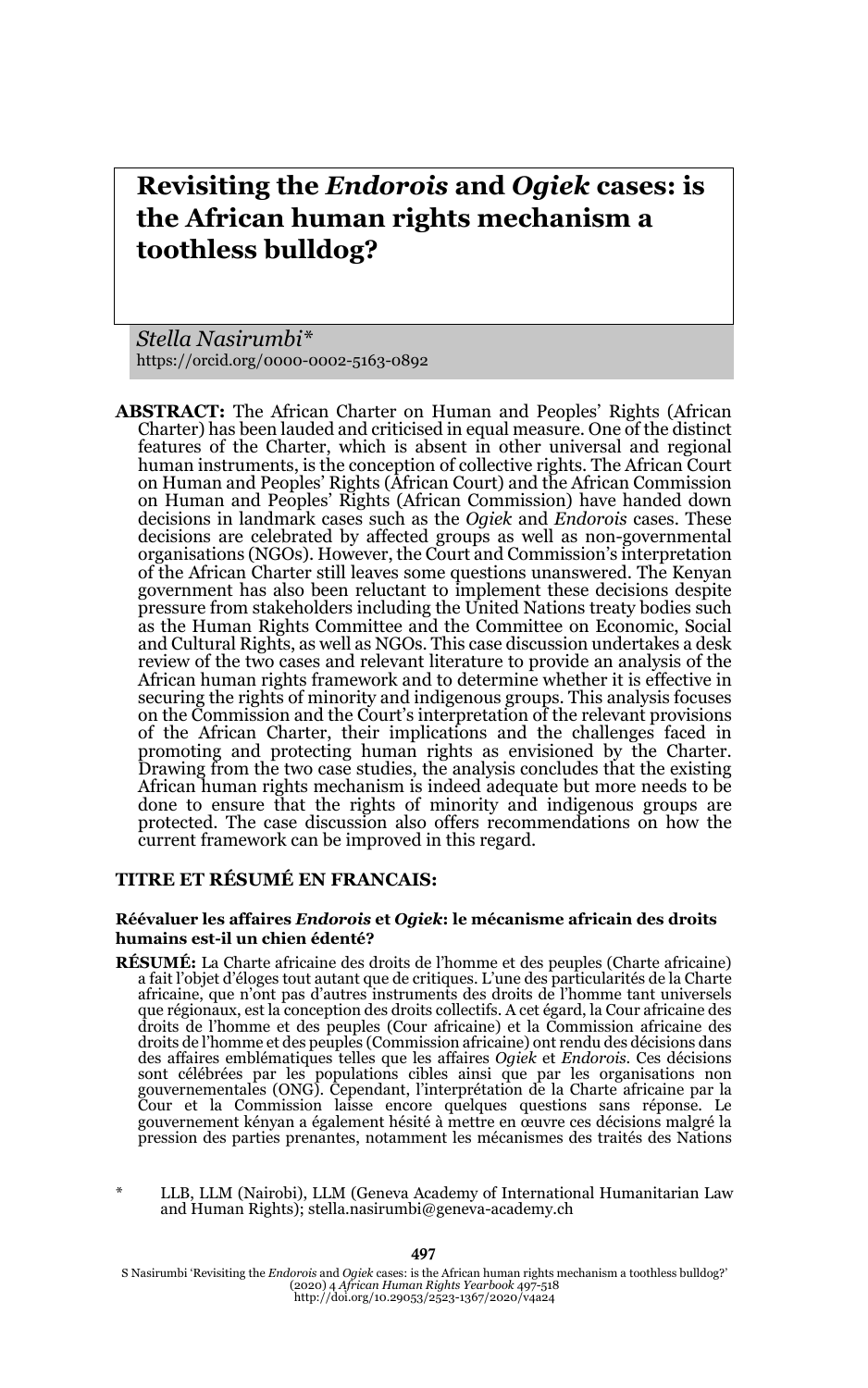#### 498 *Nasirumbi/Revisiting the* Endorois *and* Ogiek *cases*

Unies tels que le Comité des droits de l'homme et le Comité des droits économiques, sociaux et culturels, ainsi que des ONGs. Ce commentaire de décision entreprend une revue documentaire des deux cas et de la littérature pertinente pour fournir une analyse du cadre africain des droits de l'homme et déterminer son efficacité à garantir les droits des groupes minoritaires et autochtones. L'analyse se concentre sur l'interprétation par la Commission et la Cour des dispositions pertinentes de la Charte africaine, leurs implications et les défis rencontrés dans la promotion et la protection des droits de l'homme tels qu'envisagés par la Charte. S'appuyant sur les deux études de cas, l'article conclut que le mécanisme africain des droits de l'homme existant est effectivement adéquat mais qu'il faut faire plus pour garantir que les droits des groupes minoritaires et autochtones soient protégés. L'article fait également des recommandations sur la manière dont le cadre actuel peut être amélioré à cet égard.

#### **KEY WORDS:** African Charter on Human and Peoples' Rights, collective rights, minorities, indigenous peoples, *Ogiek* case, *Endorois* case

#### **CONTENT:**

| 2 |     |  |
|---|-----|--|
| 3 |     |  |
|   |     |  |
|   | 4.1 |  |
|   | 4.2 |  |
|   | 4.3 |  |
| 5 |     |  |
|   | 5.1 |  |
|   | 5.2 |  |
| 6 |     |  |
|   | 6.1 |  |
|   | 6.2 |  |
|   | 6.3 |  |
|   |     |  |
|   |     |  |
| q |     |  |
|   |     |  |

### **1 INTRODUCTION**

The discourse on indigenous peoples' rights is as controversial in the global context as it is regionally. In Africa, governments, scholars and human rights mechanisms still grapple with the content and scope of indigenous rights. Issues such as collective rights, the right to selfdetermination, the definition of indigenous people and their rights to land, resources and development, are still a subject of debate. Two landmark decisions of the African Commission on Human and Peoples' Rights (African Commission) and the African Court of Human and Peoples' Rights (African Court) best illustrate these issues. Referred to the Court by the Commission,<sup>1</sup> the *Ogiek* case was the African Court's first case on indigenous peoples' rights,2 while the *Endorois* case was the first occasion on which the Commission pronounced itself on the right to development.3 Both cases were brought against the Kenyan government in respect of violation of rights of indigenous peoples – the

<sup>1</sup> The case was filed before the Commission in 2009.

<sup>2</sup> Application 6/2012, *African Commission on Human and Peoples' Rights v Kenya*, African Court on Human and Peoples' Rights, 26 May 2017 (*Ogiek* case).

<sup>3</sup> *Centre for Minority Rights Development and others v Kenya* (2009) AHRLR 75 (ACHPR 2009) (*Endorois* case).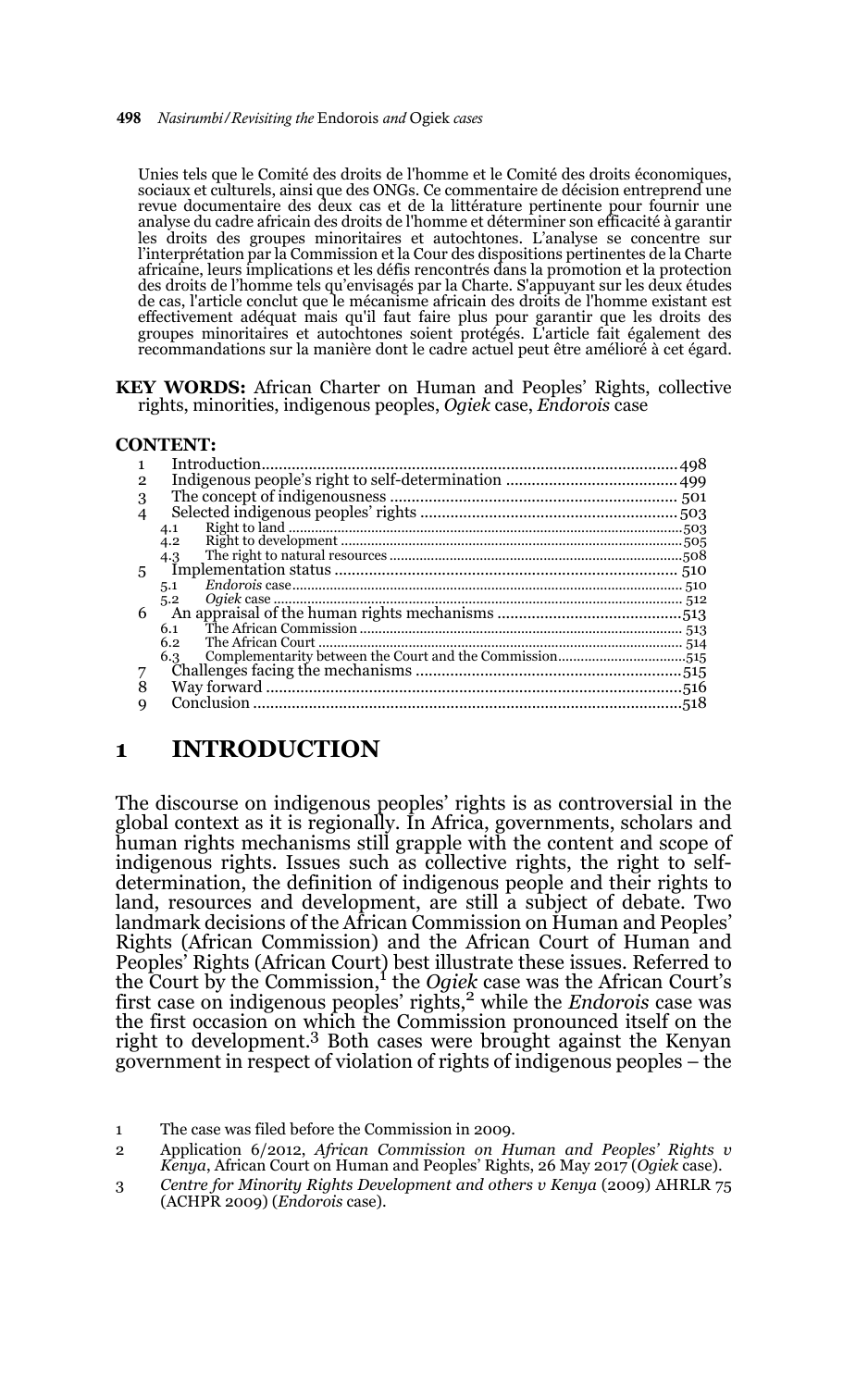Ogiek and the Endorois communities living in the Mau Forest and the Lake Bogoria region, respectively.

This case discussion acknowledges that indigenous peoples are entitled to a wide range of rights, both individual and collective. However, it deals with the more complex issue of collective peoples' rights, analysing the African framework in this regard. As Anaya notes, while tracing the development of indigenous rights within the modern era of human rights, indigenous peoples continue to seek recognition of their collective rights.4 This conceptualisation of rights usually collides with the individual/state dichotomy which lingers in society and trickles down to international standards.5 The African context is unique because Africa embraces collective rights, usually credited to its *ubuntu* culture. As Mutua notes, in Africa, the human being is not an isolated and abstract individual but an integral member of a group animated by a spirit of solidarity.6 This philosophy of a group-centred individual ensures the existence of the community to perpetuity.7 Yet African governments still fail to secure indigenous peoples' rights or implement decisions deriving from the African Charter.

This case note is divided into various parts. First, it addresses the question whether indigenous peoples have the right to selfdetermination. It then looks at the definition of indigenous peoples, both globally and as interpreted in the African context. Next, using the *Endorois* and *Ogiek* cases, the note looks at three specific and related indigenous peoples' rights which are mostly violated by states – the right to land, natural resources and development. The two bodies dealt with various rights including the right to culture and religion, but this contribution limits its discussion to these three rights, relating them to the rights of indigenous peoples to self-determination. Lastly, the note gives an overview of the African human rights mechanisms, focussing on the Commission and the Court. This section critiques the two bodies, noting challenges faced in promoting and protecting rights of indigenous people and offering recommendations to address them.

# **2 INDIGENOUS PEOPLES' RIGHT TO SELF-DETERMINATION**

One of the controversial issues raised in the indigenous peoples' rights discourse is the right to self-determination. The International Covenant on Civil and Political Rights (ICCPR) and the International Covenant on Economic, Social and Cultural Rights (ICESCR) talk about 'all peoples' having the right to self-determination, but as authors such as

<sup>4</sup> JS Anaya *Indigenous peoples in international law* (2004) 59.

<sup>5</sup> As above.

<sup>6</sup> M Mutua 'Human rights: a political and cultural critique' in J Steiner, P Alston & R Goodman (eds) *International human rights in context: law, politics and morals* (2007) 507.

<sup>7</sup> As above.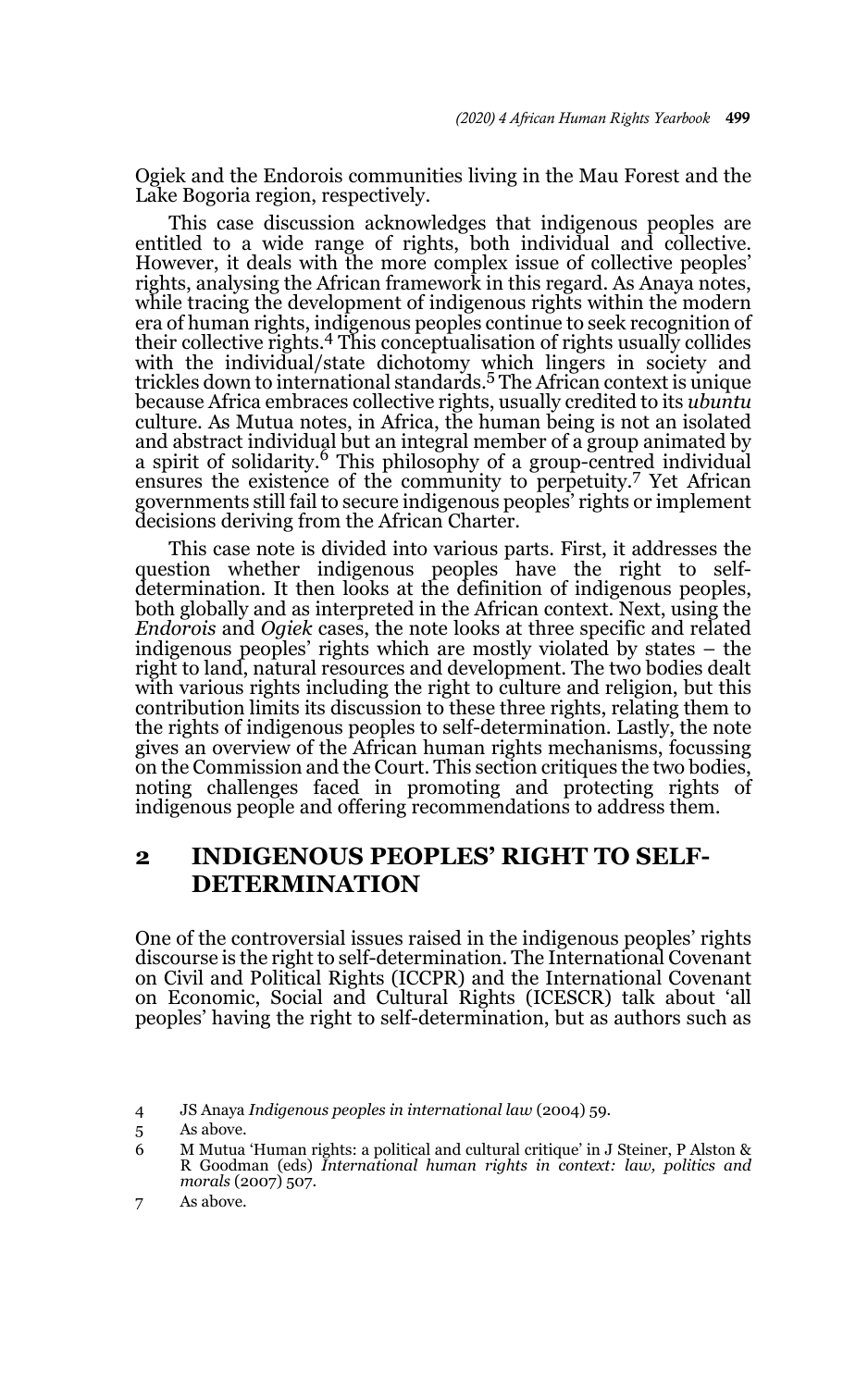Castellino note, $8$  there is still no clarity as to which 'people' are covered – do they include indigenous peoples? Another critical issue is whether self-determination as a right can exist in a post-decolonisation phase, and also, in my opinion, in the non-political sense. Most of the material written on self-determination looks at the concept from a public international law perspective, addressing peoples within a state looking to break away from oppressive regimes – usually associated with colonialism. Self-determination is also analysed from three main standpoints – the creation of independent states, free association of peoples with an existing state, or integration with another state.9 As Castellino notes, it is 'colonial peoples' who first come to mind in discussions of people entitled to self-determination. Yet, as he also correctly notes, indigenous peoples probably have the best case for claiming the right to self-determination and challenging the colonisation rhetoric.<sup>10</sup> Indigenous communities such as the Endorois and Ogiek have lived on their ancestral lands prior to and after colonisation, having stronger claims to the land in question and its resources. Indigenous peoples, bearing similarities with colonial peoples – dispossession of their land and a history of subjugation – should be considered within the meaning of peoples to allow them to benefit from the right to self-determination.

While taking into account literature on this issue, it is important to note that the Endorois and Ogiek communities, similar to other indigenous communities across the continent, did not and do not claim political independence from Kenya, but only claim recognition as a distinct community. They also claim autonomy in the use of and access to their ancestral land to enable their livelihood, culture and religion.<sup>11</sup> This seems to fit well with the contemporary human rights conception of self-determination, particularly that envisaged under article 1(2) of the ICCPR and ICESCR. Accordingly, all peoples have the right to freely dispose of their natural wealth and resources and they should not be deprived of their own means of subsistence. Several authors refer to this as the resource-based right to self-determination,12 which indigenous people also enjoy.<sup>13</sup> Although I agree with Castellino's proposed hierarchy, I am of the view that if the Endorois or Ogiek were to claim political self-determination based on article 1 of the ICCPR and the ICESCR, they would theoretically have a viable claim, considering that they inhabit distinct territories, in this case, the Lake Bogoria and Mau Forest areas, respectively. Later in this article, this 'resourcebased right to self-determination' is discussed in the context of the indigenous peoples' right to natural resources. This non-political

12 Castellino (n 8) 38.

<sup>8</sup> J Castellino 'International law and self-determination: peoples, minorities, and indigenous peoples' in C Walter, A von Ungern-Sternberg & K Abushov (eds) *Selfdetermination and secession in international law* (2014).

<sup>9</sup> As above, 37.

<sup>10</sup> As above.

<sup>11</sup> This was the main thrust of the applicants' cases before the African Commission and the Court.

<sup>13</sup> P Jones 'Human rights, group rights and peoples' rights' (1999) 21 *Human Rights Quarterly* 1, 107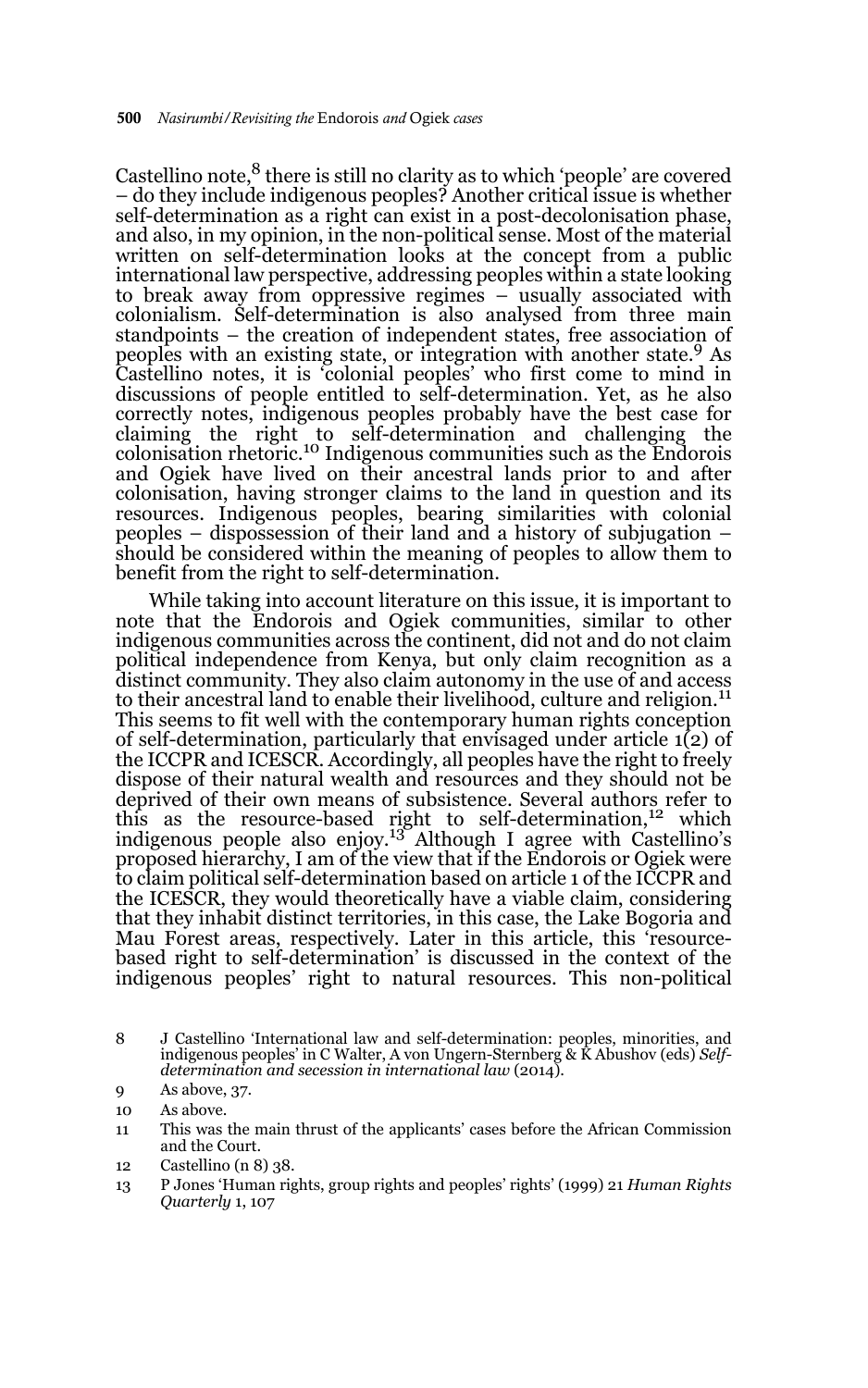conception of self-determination guarantees access to human rights law while seeking to address issues of personal autonomy.<sup>14</sup>

Despite states' insistence on its traditional conception, the right to self-determination continues to evolve. New variations of the right keep emerging, even promising application to modern forms of oppression such as in events of widespread and consistent denial of rights of recognised groups, including indigenous peoples.15 While some argue that indigenous peoples do not have the right, the exercise of their rights usually follow the same pattern as that of self-determination.<sup>16</sup> Some rights which indigenous peoples enjoy also stem from the right to self-determination, for example, the crucial requirement of consultation.<sup>17</sup>

### **3 THE CONCEPT OF INDIGENOUSNESS**

Universally, the concept of indigenous rights is still a subject of debate. However, some have argued that in sub-Saharan Africa, the concept is more controversial than in other regions.<sup>18</sup> For instance, Kymlicka analyses the traditional distinction between indigenous peoples and minority groups. He notes that the traditional distinction of these two groups is clearer in the West (European national minorities and New World indigenous peoples) than it is in parts of Africa, Asia and the Middle East.<sup>19</sup> In post-colonial Africa, natives who were minorities were subsumed or dominated by neighbouring groups and not white settlers. The Endorois and Ogiek, for example, form just two of the many homeland (minority) groups in Kenya. Some would argue that all the communities in Kenya, majority or not, are natives and, therefore, are all indigenous to the land. According to Kymlicka, using the traditional dichotomy, such a group would fit the European national minority dichotomy and not the indigenous peoples' concept. However, in order to take advantage of the visibility and protection within the international law framework, the UN approach has been to consider homeland minorities in post-colonial states as deserving of autonomy and accommodation as 'traditional indigenous peoples'. Accordingly, it is their vulnerability and domination by others that matters.<sup>20</sup> Besides, it is true that in most if not all African countries, dominant groups continue to suppress marginalised groups, a phenomenon which the African indigenous movement seeks to redress.<sup>21</sup>

- 14 Castellino (n 8) 40.
- 15 Castellino (n 8) 41.
- 16 R McCorquodale 'Group rights' in D Moeckli and others (eds) *International human rights law* (2018) 353.
- 17 As above.

18 R Roesch 'The Ogiek case of the African Court on Human and Peoples' Rights: not so much news after all?' (2017) *Ejil:Talk*!

- 19 W Kymlicka 'The internationalization of minority rights' (2008) 6 *I-CON* 1, 12.
- 20 Kymlicka (n 19) 13.
- 21 African Commission, 'Report of the working group of experts on indigenous populations/communities in Africa' (2005).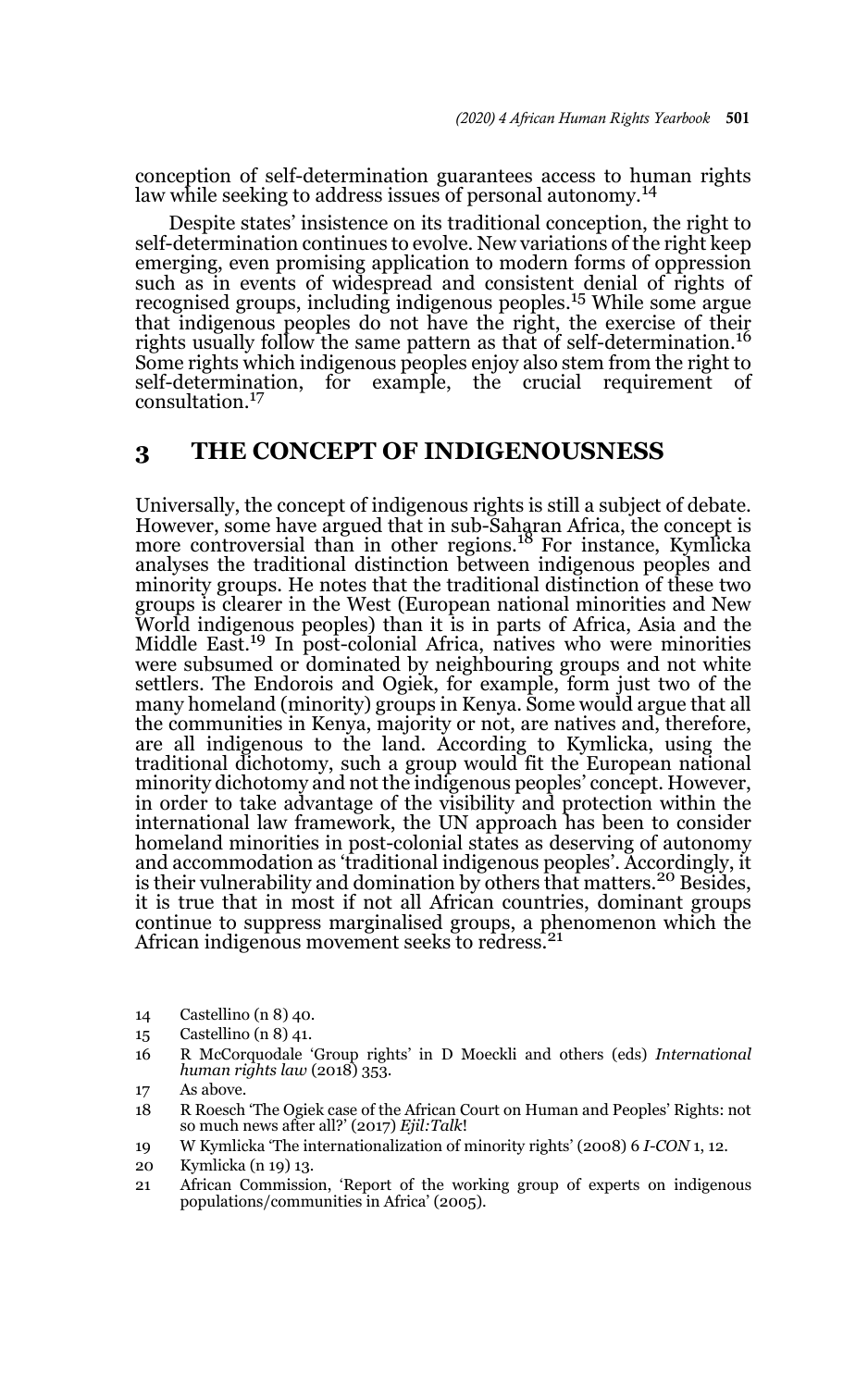The question of which groups should be designated as indigenous for the purposes of international law is a difficult one to answer.<sup>22</sup> Could regional frameworks of protection provide any answers? In the African context, the distinction between 'peoples', 'indigenous peoples' and 'minorities' is not clear-cut.<sup>23</sup> Yet, for the interpretation of the African Charter provisions, establishing the status of a community is crucial because the enjoyment of the Charter's provisions is dependent on status. The Commission and the Court had to clarify this in both cases.

At the time of the complaint before the African Commission, the Endorois comprised approximately 60 000 people occupying the Lake Bogoria area for centuries.<sup>24</sup> They consider themselves a distinct community, whose livelihood, culture and religion is dependent on their ancestral land. Before the Commission, they traced their history with their ancestral land, before, during and after colonialism. They contended that when the High Court of Kenya decided the matter in  $2002<sup>25</sup>$  it refrained from addressing the issue of the community's 'collective right to property' and referred to them as 'affected individuals' with no 'proper identity'.26 The complainants argued that they fit within the definition of 'people' under the Āfrican Charter hence<br>benefitting from its collective rights.<sup>27</sup> The state disputed this, stating that the Endorois should prove their distinctiveness from the larger Kalenjin tribe.28 In the *Ogiek* case, the state admitted that the community constituted an indigenous population in Kenya, but argued that the Ogiek of today 'are different from those of the 1930s and the 1990s having transformed their way of life through time and adapted themselves to modern life and are currently like all other Kenyans.'<sup>29</sup>

Both the Commission and the Court acknowledged that the concepts of 'peoples' and 'indigenous peoples' lack universal definitions,30 and are contested, and that these controversies prevented drafters of the Charter from defining them.<sup>31</sup> Alluding to the ICCPR and ICESCR's lack of definition of 'peoples', the Commission stated that it did not feel at ease elaborating on rights where concrete international jurisprudence did not exist.32 However, the Commission noted that the Charter is unique, and unlike other regional and universal treaties, places emphasis on the rights of peoples. Noting the criteria set out by the its Working Group of Experts on Indigenous

- 22 Kymlicka (n 19) 4.
- 23 As above.
- 24 *Endorois* case (n 3) para 3.
- 25 High Court of Kenya*, William Ngasia and others v Baringo County Council and others*, Miscellaneous Civil Case No 183 of 2000.
- 26 *Endorois* case (n 3) para 12.
- 27 *Endorois* case (n 3) para 75.
- 28 *Endorois* case (n 3) para 14.
- 29 *Ogiek* case (n 2) para 104.
- 30 *Ogiek* case (n 2) para 105.
- 31 *Endorois* case (n 3) para 147.
- 32 As above.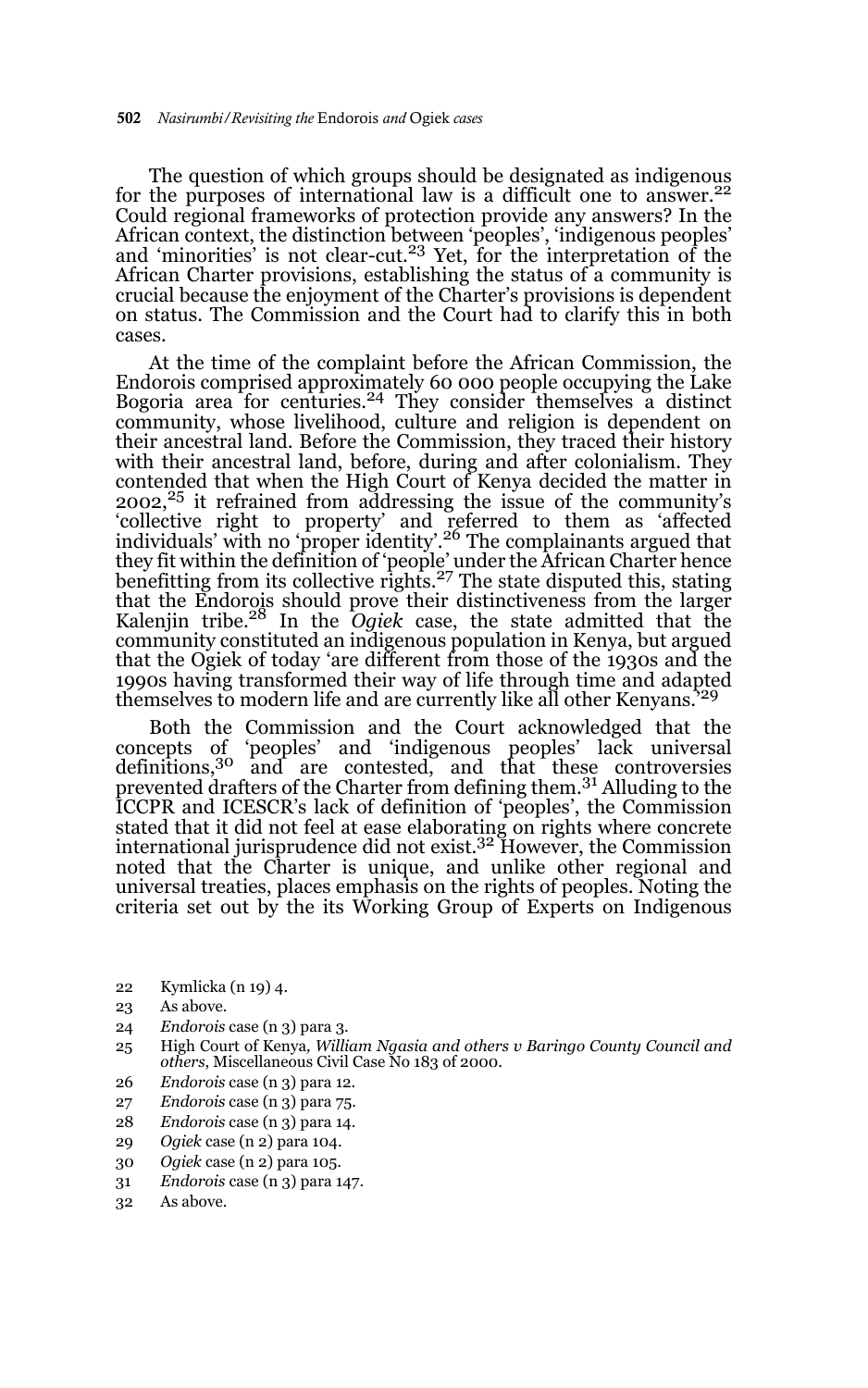Populations/Communities,33 and identifying some of the shared characteristics among indigenous groups in Africa, the Commission found that the Endorois satisfy these requirements.34 In the *Ogiek* case, the Court noted the AU Working Group's criteria but instead applied the criteria proposed by the former Chairperson of the UN Sub-Commission on the Prevention and Protection of Minorities, Erica-Irene Daes to find that the Ogiek comprised such peoples.35 In my opinion, just because universal treaties do not reach a conclusion on a definition does not mean that the African human rights mechanisms cannot pronounce themselves on the issue. It is laudable that they actually did in both cases, even though inadequate.<sup>36</sup>

The question of which communities fit the 'indigenous peoples' definition is not an issue which only the African human rights bodies have had to grapple with. In the *Saramaka* case, the Inter-American Court had to establish whether the Saramaka people, who comprise one of the six distinct Maroon groups in Suriname, constituted a tribal community.37 The Suriname government argued that inclusion into modern society had eroded the Saramaka people's distinctiveness. In the case, the Court found that the community made up a tribal community which had economic, social and cultural characteristics which are different from the national community and this could be attributed to their relationship with the land they claimed as their ancestral land, as well as their customs and traditions.<sup>38</sup>

### **4 SELECTED INDIGENOUS PEOPLES' RIGHTS**

This part deals with three selected rights in the *Endorois and Ogiek* decisions, namely right to land, right to development and right to natural resources.

### **4.1 Right to land**

One of the main collective rights which indigenous peoples litigate on is the right to their ancestral land. One of the recurring themes in respect of indigenous peoples' land ownership is colonialism, which is oftentimes linked with survival of customary land rights. As Ayana rightly puts it, the concern within the international system for indigenous peoples derives from the larger concern for those segments of humanity that have experienced colonisation and still suffer the

38 As above.

<sup>33</sup> As above, para 150: occupation and use of a specific territory; voluntary perpetuation of cultural distinctiveness; self-identification as a distinct collectivity and recognition by other groups; experience of subjugation, marginalisation, dispossession, exclusion or discrimination. Also see *Ogiek* (n 2) paras 105-113.

<sup>34</sup> *Endorois* case (n 3) para 161. See also n 34 above, para 198-200.

<sup>35</sup> *Ogiek* case (n 2) para 107.

<sup>36</sup> Roesch (n 18).

<sup>37</sup> *Saramaka People v Suriname* (28 November 2007) Ser C/ 185, para 80.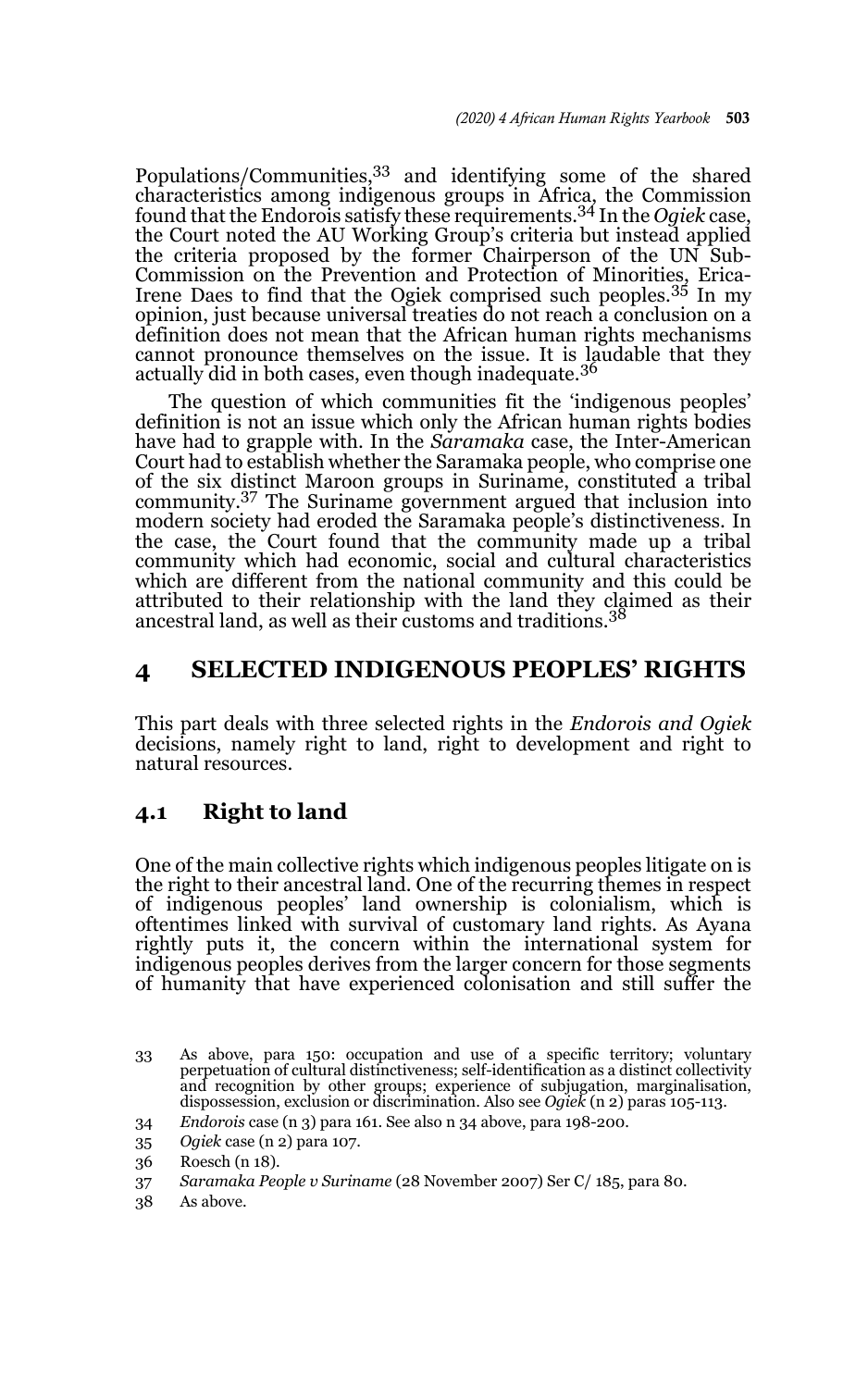consequences of such histories.39 Just like in the African context, cases litigated in other regions show a common trend where the state places a burden on indigenous people to prove title to their ancestral land. The *Saramaka*, *Yakye Axa* and *Sawhoyamaxa* cases decided by the Inter-American Court provide good examples.

It is important to note that, while indigenous peoples' right to land is recognised by the ILO Convention No 169 and the UN Declaration on the Rights of Indigenous Peoples, this right is not explicitly written out in the African Charter. Instead, the right to land has been derived from or read into three different rights: the rights to religion, property and culture – rights which are inextricably linked to land.<sup>40</sup> At this juncture, it should be noted that Kenya is one of the states that have not ratified the ILO Convention No 169, and even if it had, its provisions, in my opinion, would be controversial because there is always a balance between the rights of indigenous peoples and the state's sovereignty when it comes to indigenous land rights. Tully discusses this in the Canadian context, when he critiques the criteria used in defining aboriginal rights by courts.<sup>41</sup> The burden of proof lies with aboriginal people who are presumed not to have such a title in the first place. Even if such proof were to be established before a court, it does not guarantee that it would be accepted as sufficient proof. Besides, the title has to be reconciled with the sovereignty of the Crown. The interests of the sovereign are usually aligned with that of the larger society in most cases, the latter's rights trumping those of indigenous peoples.

Both the *Endorois and Ogiek cases* are perfect examples of this, where the state took into account the interests of the larger society, infringed on the ancestral land rights of these communities and poorly compensated part of the community for it. In the *Endorois case*, for instance, the government insisted on the implementation of the Trust Land Act, which made the Endorois peoples' land subject to a trust. This essentially gave them beneficial title to the land and not actual ownership.42 According to the African Commission, this system was inappropriate in protecting the peoples' rights. It also reiterated that mere access does not suffice, because lack of ownership makes indigenous peoples passive beneficiaries subjecting them to even more vulnerabilities.<sup>43</sup> This was the same logic used by the Inter-American Court in the *Saramaka case*. 44 In *Yakye Axa*, the court went further to

- 39 Anaya (n 4) 53.
- 40 Organization of African Unity (OAU), *African Charter on Human and Peoples' Rights*, 27 June 1981, CAB/LEG/67/3 rev 5, 21 ILM 58 (1982), articles 8, 14 and 17. See also *Ogiek* case (n 2) para 164.
- 41 J Tully 'The struggles of indigenous peoples for and of freedom' in D Ivison, P Patton & W Sanders (eds) *Political theory and the rights of indigenous peoples* (2000) 47-49.
- 42 *Endorois* (n 3) para 199.
- 43 As above, para 204.
- 44 *Saramaka* case (n 37) para 110.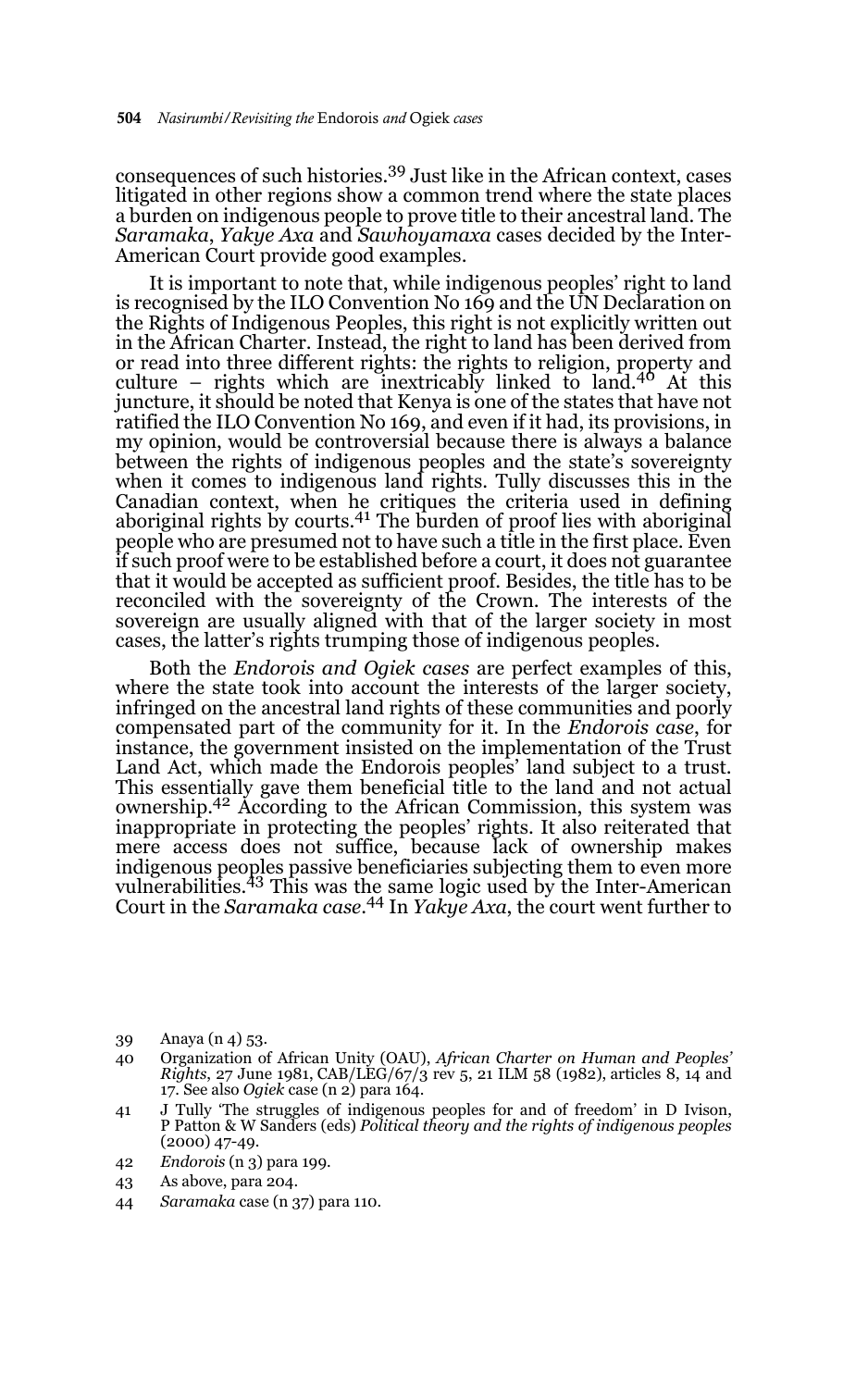require the state to individualise title to traditional lands as a measure of reparation.<sup>45</sup>

Courts are known to enable infringement of indigenous land rights. In Tully's example of the *Delgamuukw* case,<sup>46</sup> he discusses how courts back up the state during such infringements. In this specific case, the court outrightly said that the government could infringe on aboriginal title so long as there was a compelling and substantive legislative objective and if such objective was consistent with the fiduciary relationship between the crown and the aboriginal peoples.47 The court cited some of the grounds that would necessitate such infringement, including environmental protection and general economic including environmental protection and general economic development.48 These were some of the grounds cited by the Kenyan government to justify the eviction of the Endorois and Ogiek communities from their ancestral land – tourism and wildlife conservation,49 as well as preservation of the Mau Forest natural ecosystem.50 In the *Endorois* case, the African Commission applied the two-pronged conjunctive test under article 14 of the African Charter to justify encroachment on property – public or community interest and compliance with appropriate law.<sup>51</sup> It applied the legitimate aim, proportionality and necessity tests, noting that the threshold for indigenous land is higher than for individual private property.52 After assessing the reasons given by the government to evict the community, and the meagre compensation given to them, the Commission concluded that there was severe encroachment of their land, which was neither proportionate to any public need nor in accordance with national and international law.53 In the *Ogiek* case, the Court used a similar criteria to find that the continued eviction from and denial of access to the Mau Forest was not necessary and proportionate to achieve the government's purported aim of preserving the forest's natural ecosystem.54

### **4.2 Right to development**

Indigenous people increasingly face marginalisation and socioeconomic exclusion the world over, featuring among the world's poor and vulnerable,55 despite increased international and regional

- 46 *Delgamuukw v British Columbia* (1997) 3 SCR 1010.
- 47 Tully (n 41).
- 48 As above.
- 49 *Endorois* case (n 3) and *Ogiek* (n 3) para 120.
- 50 *Ogiek* case (n 2) para 130.
- 51 *Endorois* case (n 3) para 211.
- 52 *Endorois* case (n 3) paras 212-213.
- 53 *Endorois* case (n 3) para 238.
- 54 *Ogiek* case (n 2) para 130.
- 55 United Nations Office of the High Commissioner on Human Rights 'Information note: the right to development and indigenous peoples' (2016).

<sup>45</sup> *Yakye Axa Indigenous Community v Paraguay* (17 June 2005) Ser C/ 125, para 80.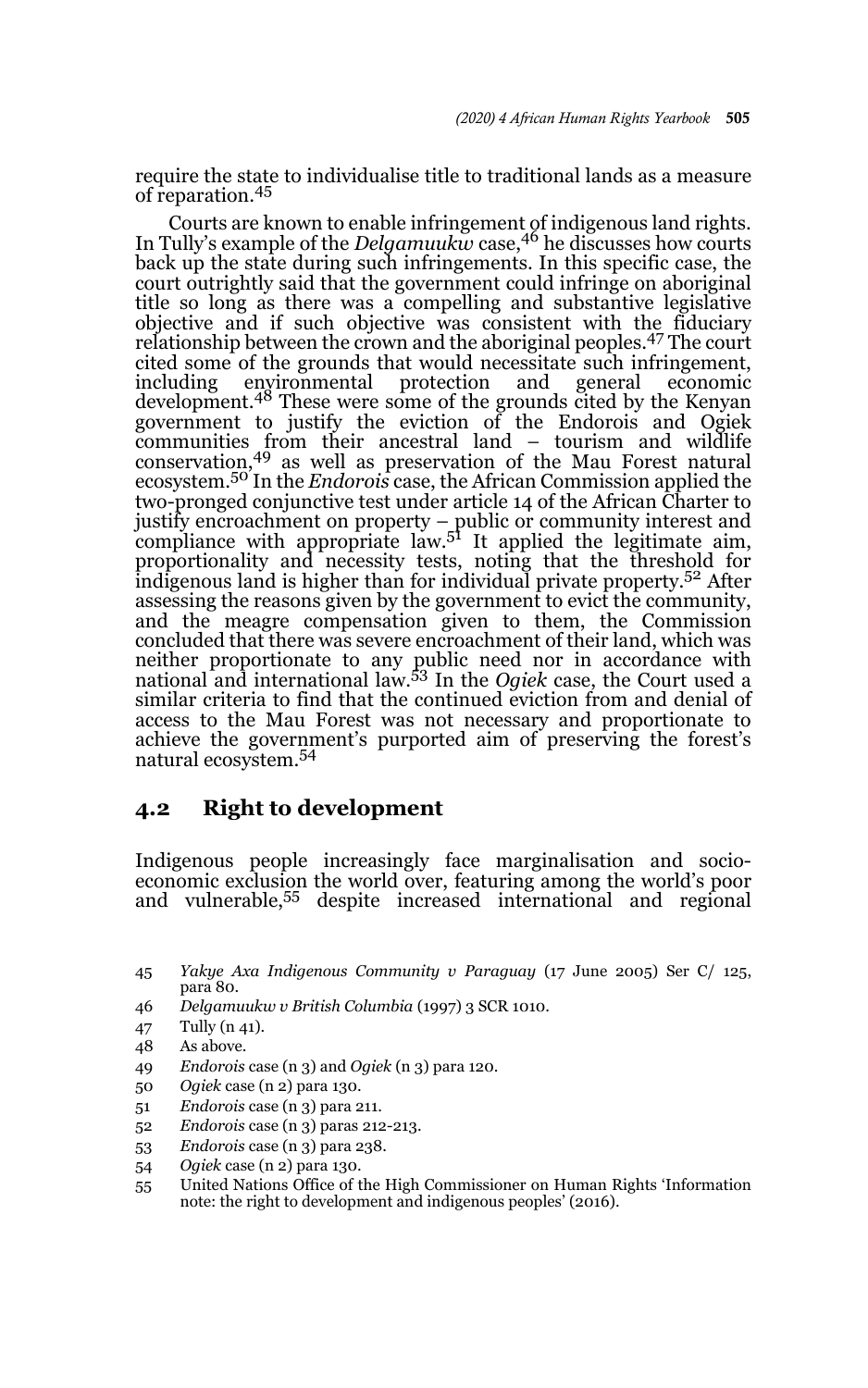recognition. Many countries deny indigenous peoples' recognition domestically, and due to weak legal frameworks and unwillingness on the part of the state to implement policies in their favour, their right to development is threatened. This right is closely linked to their right to land ownership as well as access to and use natural resources on the land. However, states tend to tilt the scale in favour of the majority to the detriment of indigenous peoples and other minorities, citing the general economic development of the society at large.

At the global level, the right to development is elaborated in the UN Declaration on the Right to Development, a soft law document.<sup>56</sup> There seems to be no prospects of elaborating a universal legally binding treaty soon. Regionally, the right has only been guaranteed in two human rights treaties – the African Charter and the Arab Charter on Human Rights.57 Under the former, the right of all peoples to their socio-economic and cultural development is guaranteed. The Charter envisages that this right shall be implemented with due regard to the peoples' freedom and identity and in equal enjoyment of the common heritage of humankind,<sup>58</sup> and member states have the individual and collective duty to ensure the exercise of this right.59 The African Commission had the occasion to clarify this right in the *Endorois* case, which also marked the first decision, globally, to address the<br>implementation of the right to development by states.<sup>60</sup> The complainants contended that due to the creation of the game reserve and the state's failure to adequately involve the Endorois community in the development process, their right to development was violated.<sup>61</sup> The state argued that based on participatory democracy, communities are tasked with contributing to the well-being of society at large, instead of selfishly caring for their own community.<sup>62</sup> In applying a two-prong test, constitutive and instrumental, the Commission reiterated that the right to development is both a means and an end.<sup>63</sup> Accordingly, a violation of the procedural or substantive element of the right would constitute a violation. Simply fulfilling one of the two prongs in the absence of the other would not suffice.<sup>64</sup> The Commission also noted that this right requires that people are given the ability to choose,65 and the forced eviction of the Endorois from the game reserve eliminated such choices, including where to live.

- 57 Arts 22 and 37 respectively.
- 58 African Charter (n 40) art 22.
- 59 As above.
- 60 SP Marks 'Poverty' in D Moeckli and others (eds) *International human rights law* (2018) 616.
- 61 *Endorois* case (n 3) para 269.
- 62 *Endorois* case (n 3) para 270.
- 63 *Endorois* case (n 3) para 277.
- 64 As above.
- 65 As above.

<sup>56</sup> United Nations General Assembly, Declaration on the right to development: resolution – adopted by the General Assembly (4 December 1986) A/RES/41/128.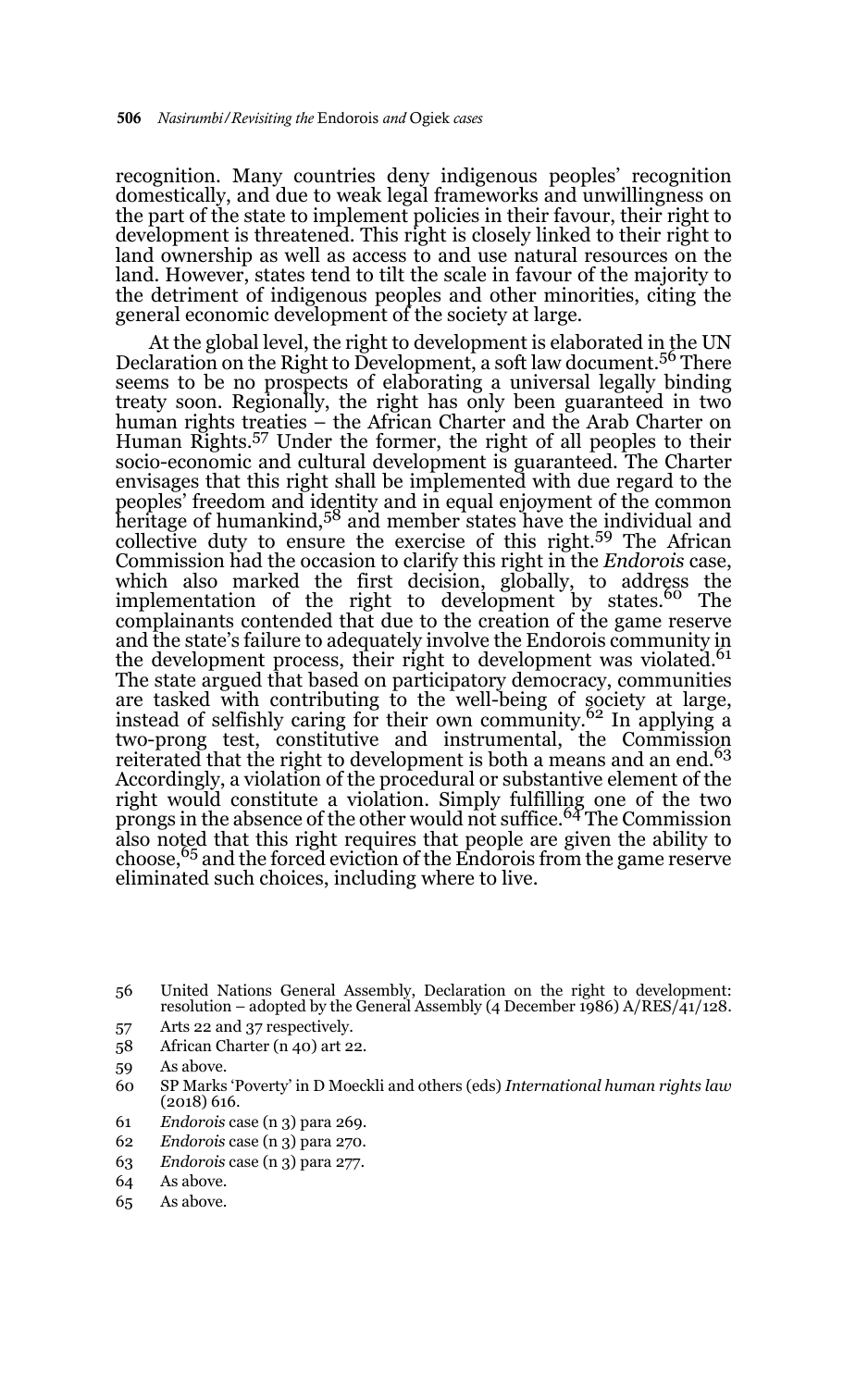The interpretation of the right by the Commission (as well as by the Court)<sup>66</sup> is in line with and closely linked to the requirement under article 23 of the UN Declaration on Development,  $67$  which requires active, free and meaningful participation in development. Not only were the Endorois not meaningfully included in the decisions that led to their eviction,<sup>68</sup> this also trickled down to their post-eviction circumstances. The requirement of participation has also been stressed by other courts such as the Inter-American Court. In the *Saramaka* case,<sup>69</sup> the Court was of the opinion that in order that the Saramaka peoples' survival was not threatened by granting concessions for exploration of natural resources, the state had to abide by several safeguards, including that it had to ensure effective participation of the Saramaka people in conformity with their customs and traditions, regarding any development, investment, exploration or extraction plan on their territory.<sup>70</sup>

The African Commission went further to state that participation requires the state to disseminate information and ensure that consultations are done in good faith through culturally appropriate procedures.71 In my view, such consultation is crucial because arbitrary decisions taken by states not only affect indigenous peoples' right to development but also related rights. For example, the Endorois community was evicted to less-productive semi-arid land hindering their pastoral way of life, access to clean drinking water as well as other<br>needs crucial for their sustenance.<sup>72</sup> As correctly reiterated by the Commission, it is the state that bears the burden of creating conditions favourable for a peoples' development and ensuring that indigenous peoples are part of the development process and the benefits accruing from it.<sup>73</sup> It also found that the failure of the Kenyan government to provide adequate compensation and benefits to the Endorois peoples was a violation of this right.74 In the *Ogiek* case, the African Court also had to determine whether the right to development was violated as a result of the community's eviction from the Mau Forest, and the failure by the state to consult the community regarding the development of their shared cultural, economic and social life within the Forest.75 In holding the state in violation of article 22, the Court found that the evictions adversely impacted the community's economic, social and cultural development.<sup>76</sup>

- 66 *Ogiek* case (n 2) para 209.
- 67 Declaration on the Right to Development (n 57).
- 68 *Endorois* case (n 2) para 290.
- 69 *Saramaka* case (n 37) para 129.
- 70 As above.
- 71 *Endorois* case (n 3) para 289.
- 72 *Endorois* case (n 3) para 286.
- 73 *Endorois* case (n 3) para 298.
- 74 As above.
- 75 *Ogiek* case (n 2) para 202-211.
- 76 As above.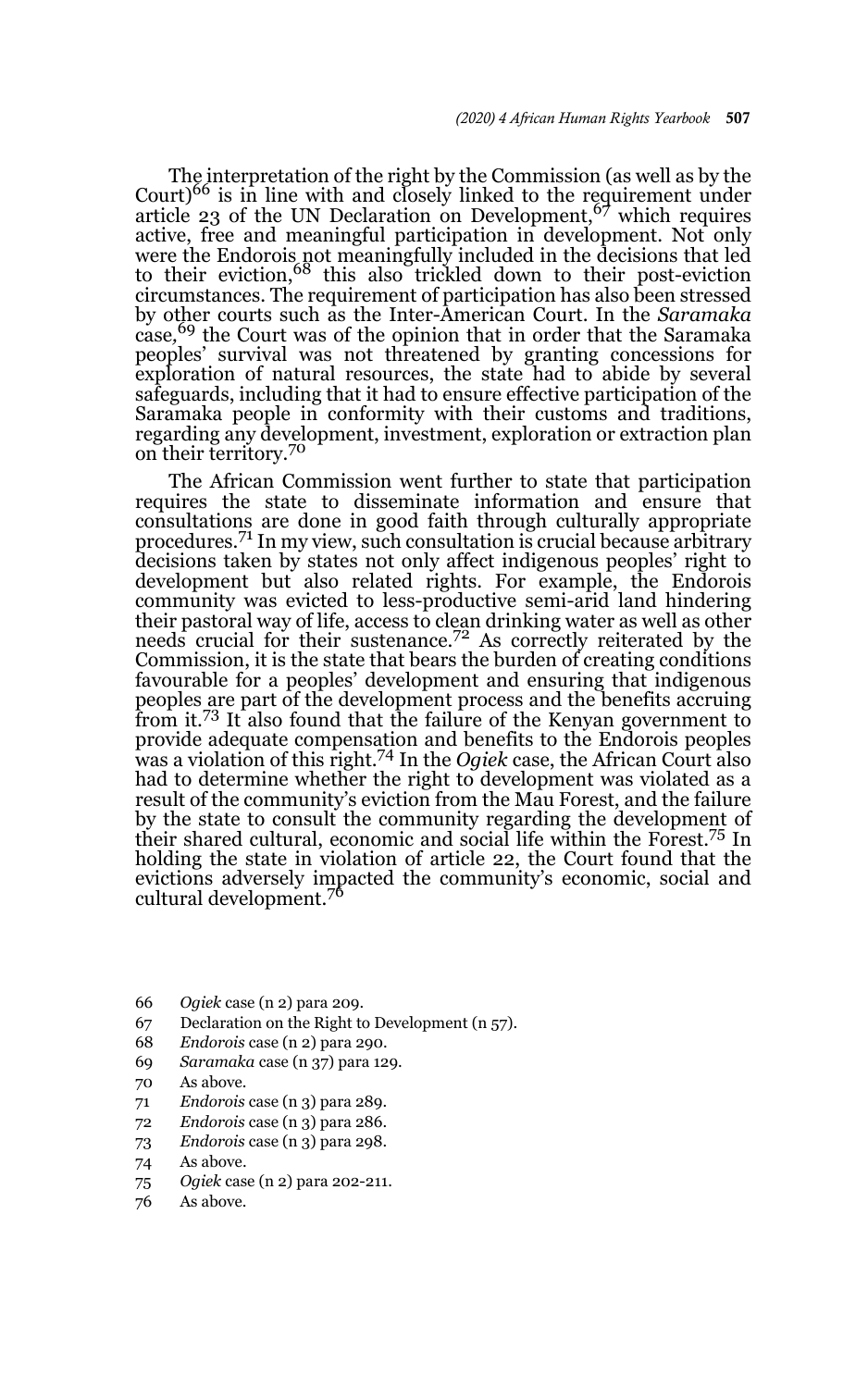Some developing states prioritise economic development at the expense of human rights, a phenomenon explained by Marks as states being convinced that economic progress would suffer if human rights were to be advanced before a certain level of prosperity has been achieved.77 While some countries have developed rapidly in the backdrop of human rights deprivation, many states have equally developed without placing human rights at the periphery.78 Another conviction of state officials, especially those in charge of the economy, is that citizens pursue human rights litigation as a form of political opposition to their governments.79 According to Marks, whose view I support, there are compelling reasons why human rights should be mainstreamed in development and anti-poverty objectives of states. If anything, both human rights and development are aimed at the same thing – human welfare. Human rights could also make development more sustainable and equitable. For indigenous peoples, prioritising pro-poor human development that incorporates human rights would not only promote equality and freedom but also allow them to choose and lead a life that they value and which enhances their well-being. Human rights enable an environment where indigenous peoples can develop their full potential and lead creative lives. <sup>81</sup> States should move develop their fun potential and read experience of allow them to know, from making people objects of their history and allow them objects  $82$ claim and realise their human rights instead of making them objects. Decisions such as the *Endorois* and *Ogiek* cases promote this.

### **4.3 The right to natural resources**

It is understood that indigenous people have the right to natural resources based on their historical presence and ownership of the land which they occupy. While this right is not absolute, it can only be<br>limited under compelling and urgent circumstances.<sup>83</sup> I agree with Castellino's previously discussed point that flowing from the right of indigenous peoples to self-determination as interpreted by article 1(2) of the ICCPR and ICESCR, they have the right to freely dispose of their natural wealth and resources and that in no case may they be deprived of their own means of subsistence.<sup>84</sup> For there to be a limitation to this right, there has to be an urgent need on the part of the state, and where limited, there has to be just and fair compensation. Oftentimes, as noted by the UN Special Rapporteur on the rights of indigenous

- 77 Marks (n 60) 616.
- 78 As above.

- 80 Marks (n 60) 617.
- 81 UN General Assembly, *Universal Declaration of Human Rights*, 10 December 1948, 217 A (III), para 5 of Preamble.
- 82 Marks (n 60).
- 83 Castellino (n 8).
- 84 Castellino (n 8) 37.

<sup>79</sup> As above.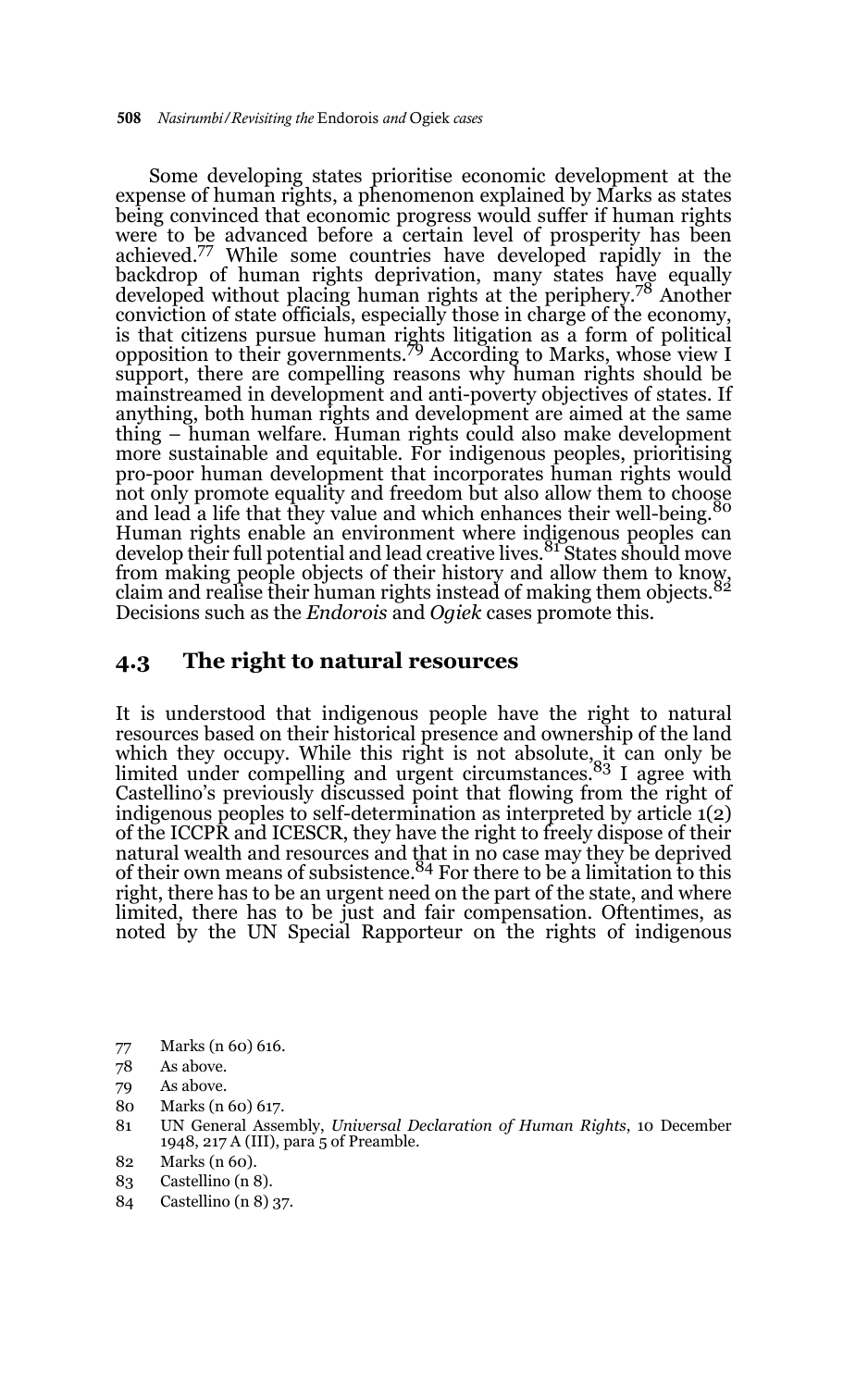peoples, states do not have urgent compelling reasons for taking away indigenous lands and resources.<sup>85</sup>

This right is closely linked to indigenous peoples' right to land ownership and their right to development. In the *Yakye Axa* case, the Inter-American Court drew the link between the destitute conditions in which the community lived with the lack of access to their land and natural resources.<sup>86</sup> As the court correctly stressed, for indigenous peoples, access to the use and enjoyment of natural resources found on ancestral lands is closely related to their enjoyment of socio-economic rights, especially the right to food and access to clean water.<sup>87</sup>

While in other regions access to natural resources is usually linked to other rights, including basing them on provisions of the ICCPR and<br>the ICESCR;<sup>88</sup> one of the unique features of the African Charter <u>i</u>s that it recognises the right to natural resources as a stand-alone right.89 The African Commission has previously held that the right to natural resources vests in indigenous peoples by virtue of them inhabiting the land.90 In the *Endorois* case, the complainants alleged that the creation of a game reserve on their ancestral land led to the violation of their right to natural resources which they had relied on for years. These included natural salt licks which they used to feed their cattle and the land on which they grazed their cattle to sustain a nomadic lifestyle.<sup>91</sup> The government, on the other hand, cited conservation and tourism as the main reasons for their eviction.<sup>92</sup> Interestingly, after the eviction, the government gave a ruby mining concession to a private company.<sup>93</sup> In the *Ogiek* case, there were allegations that the state granted logging concessions upon evicting the community.94 If the government was genuinely concerned about conserving natural resources, the Endorois and Ogiek communities would be better placed to ensure such conservation. Activities such as logging, and exploration of natural resources lead to more environmental degradation than the alleged damage caused indigenous communities occupying the land.

When discussing the rights of indigenous peoples to natural resources, the debate on whether they have permanent sovereignty over these resources is also common. While the African Charter explicitly provides for this right, other regional and international instruments do not. In my opinion, even though there exists a gap, the right to natural resources exists in various forms and can be deduced from the positive

- 86 *Yakye Axa Indigenous Community* (n 45) paras 164, 167.
- 87 *Yakye Axa Indigenous Community* (n 45) para 167.
- 88 Art 1(2) of both Covenants.
- 89 *African Charter* (n 40) art 21.
- 90 Roesch (n 18).
- 91 *Endorois* case (n 3).
- 92 As above.
- 93 As above.
- 94 *Ogiek* case (n 2) para 191.

<sup>85</sup> Final report of the Special Rapporteur, 'Prevention of discrimination and protection of indigenous peoples: indigenous peoples' permanent sovereignty over natural resources' (13 July 2004) E/CN.4/Sub.2/2004/30.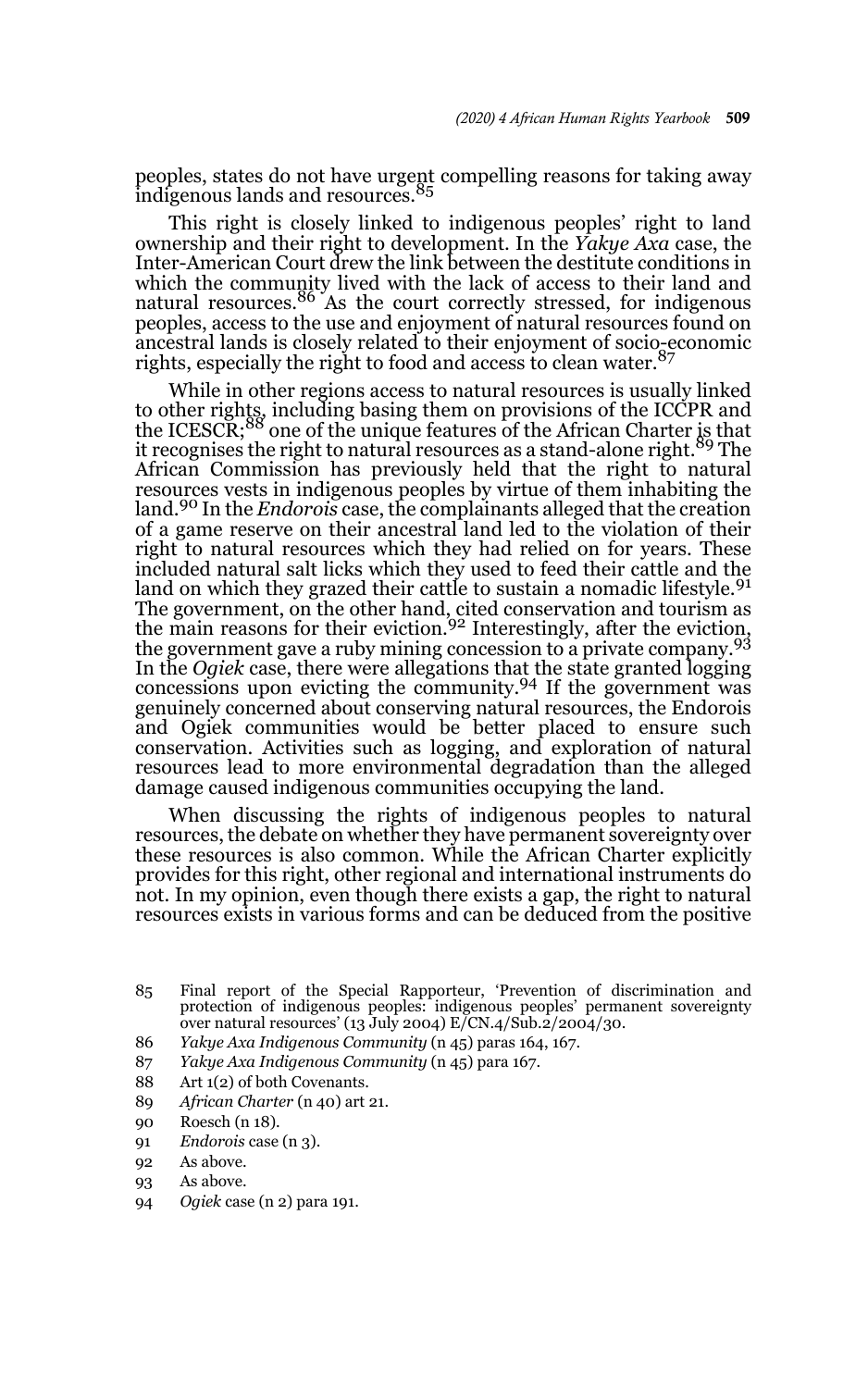recognition of some other rights enjoyed by indigenous peoples. Rights such as the right to self-determination under the ICCPR and the ICESCR, the right to development, the right to land and even the freedom from non-discrimination can be used by indigenous peoples as a basis for litigation.

An important international instrument containing provisions on indigenous peoples and the control over their natural resources is the 1989 ILO Convention No 169.95 Article 15 guarantees the rights of 'peoples' to natural resources, including their participation in the use, management and conservation of these resources.96 Unfortunately, to date, the Convention has only been ratified by 23 states, while many other countries such as Kenya have not. Indigenous peoples in states which have ratified the Convention can claim and enjoy limited forms of sovereignty and management authority thanks to this provision as read with provisions such as article 7 which guarantees among other rights, the right to decide their own priorities. The Protocol establishing the African Court also grants the Court the right to apply, aside from the Charter, international instruments ratified by  $AU$  member states.<sup>97</sup> This might not be necessary, though, given the Charter expressly sets out the right.

### **5 IMPLEMENTATION STATUS**

### **5.1** *Endorois* **case**

Following the Commission's landmark decision, it was anticipated by many, especially the Endorois community, that the government of Kenya would implement the Commission's recommendations. The Commission's recommendations were as follows: recognise rights of ownership to the Endorois and restitute Endorois ancestral land; ensure that the Endorois community has unrestricted access to Lake Bogoria and surrounding sites for religious and cultural rites and for grazing their cattle; pay adequate compensation to the community for all the loss suffered; pay royalties to the Endorois from existing economic activities and ensure that they benefit from employment possibilities within the Reserve; grant registration to the Endorois Welfare Committee; engage in dialogue with the Complainants for the effective implementation of these recommendations; and report on the implementation of these recommendations within three months from<br>the date of notification.<sup>98</sup>

The implementation process has been marred by a lack of political will on the part of the government. To date, it has neither explicitly recognised the Endorois' rights of ownership nor restituted their

<sup>95</sup> International Labour Organization (ILO), *Indigenous and tribal peoples Convention, C169*, 27 June 1989, C169.

<sup>96</sup> As above.

<sup>97</sup> African Charter (n 40) art 7.

<sup>98</sup> *Endorois* case (n 3) 80.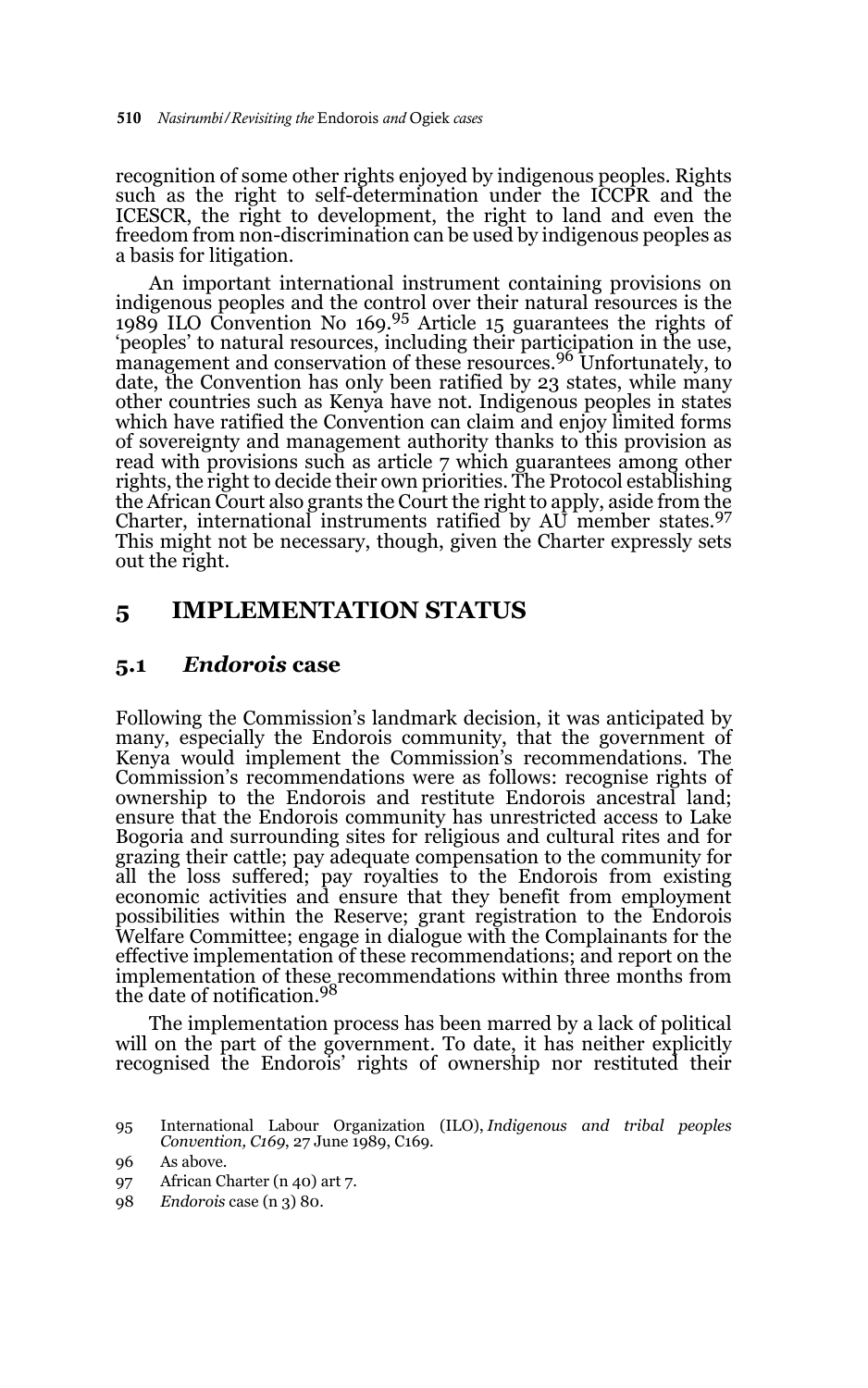ancestral lands.99 Furthermore, it has not provided the affected groups adequate compensation for the loss they had suffered.<sup>100</sup>

While these substantive recommendations of the Commission have not been complied with, some small gains have been made. First, thanks to advocacy, domestically and at the international level, the Endorois have access to the Lake Bogoria area, where they graze their cattle and carry out religious and cultural rights.101 Second, there have been efforts to ensure that the community receives royalties from economic activities carried out within the National Reserve. For example, in 2014, the Kenya Wildlife Service (KWS) struck a deal with the biotech company Novoenzymes to pay royalties to the community<br>for the exploitation of bioenzymes in the Lake.<sup>102</sup> Later, the community managed to negotiate a 10% revenue share with the Baringo County Government.<sup>103</sup> In line with the Commission's recommendation, some members of the community have also benefited from employment opportunities at the Reserve.104 Third, the Endorois Welfare Committee was registered before the Commission's judgment was issued,<sup>105</sup> and has collaborated with NGOs in the Global South and beyond to put pressure on the government to implement the Commission's recommendations. Fourth, the government set up a Task Force in 2014 to engage with the community and to oversee the implementation process. However, it was criticised for not including any representatives from the Endorois community in its setup, and for consulting the community only once. Its mandate was also framed in questionable terms, and its term was not renewed.<sup>106</sup> Last, the government failed to report on the implementation process within the stipulated three months. Efforts by the Commission to salvage the situation included the convening of an implementation hearing, and a resolution issued in 2013 requiring the government to take steps to implement the recommendations and file a report on the matter.<sup>107</sup> In

- 99 ESCR-Net, *The emerging leadership of Endorois women: an indirect impact of the Endorois case* (2019) https://www.escr-net.org/sites/default/files/the\_ emerging\_leadership\_of\_endorois\_women\_-\_en.pdf (accessed 21 September  $2020$ )  $13$ .
- 100 As above.
- 101 As above.
- 102 Z Odhiambo 'Kenya signs deal to exploit microbial goldmine' (2007) SciDevNet https://www.scidev.net/global/policy/news/kenya-signs-deal-to-exploit-micro bial-goldmine.html (accessed 23 September 2020).
- 103 ESCR-Net (n 99) 11.
- 104 As above.
- 105 The Committee was registered in 2007 as a result of the exchanges that took place during the hearing stage.
- 106 Government of Kenya, *The Task Force on the implementation of the decision of the African Commission on Human and Peoples' Rights contained in communication no 276/2003 (Centre for Minority Rights Development on behalf of the Endorois Welfare Council v Kenya* (Gazette Notice no 6708, 26 September 2014) http://kenyalaw.org/kenya\_gazette/gazette/volume/MTA3Nw--/Vol.CX VI-No.115/ (accessed 23 September 2020).
- 107 African Commission on Human and Peoples' Rights, *Resolution Calling on the Republic of Kenya to Implement the Endorois Decision* (ACHPR/ Res.257(LIV)2013).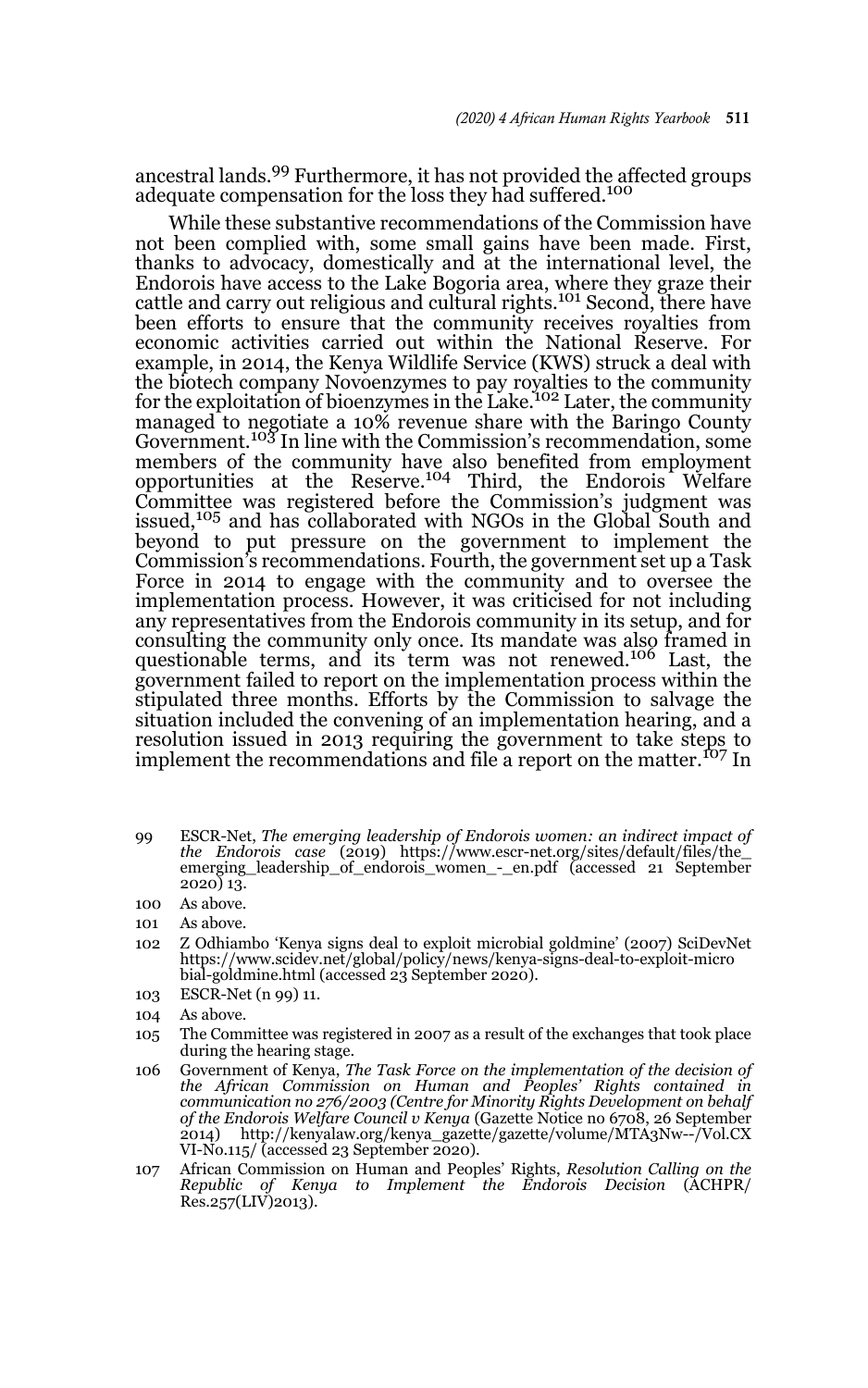2013, a meeting of the Working Group on Indigenous Populations was also held in Nairobi, bringing together delegates from all over, except from the government.<sup>108</sup>

While some of the efforts undertaken to implement the Commission's recommendations are laudable, they are not directly attributed to the government, but to the political mobilisation of the community, with the support of NGOs, to demand compliance.

### **5.2** *Ogiek* **case**

Three years on, the Government of Kenya has not implemented the judgment in the *Ogiek* case. The Court ordered that the government take all appropriate measures within a reasonable time frame to remedy all the violations established and to inform the Court of the measures taken within six months of the judgment.<sup>109</sup> A separate application for reparations was filed by the Applicants, but the Court has not yet ruled on it.110 As was the case in the *Endorois* case, the government set up a Task Force in 2017 and renewed its term in 2019.111 The Task Force, which was initially tasked with publishing a report on the implementation process in May 2019, missed its deadline and only submitted it in March 2020.112 However, while the government received the report, it has yet to publish its contents.113 As recently as July 2020, amid the Covid-19 pandemic, the government carried out further evictions of families from the Mau Forest, showing utter disregard to the judgment.<sup>114</sup>

108 The meeting was attended by representatives of the Endorois Community, NGOs and representatives of international organisations, including the UN Special Rapporteur on the Rights of Indigenous Peoples. According to reports, Kenyan government officials were absent.

- 110 The application is still in its hearing phase. African Court on Human and Peoples' Rights, 'African Court begins 56th ordinary session on Monday' (2020) https:// en.african-court.org/index.php/news/press-releases/item/340-african-courtbegins-56th-ordinary-session-on-monday (accessed 27 September 2020).
- 111 Government of Kenya, *Taskforce on the implementation of the decision of the African Court on human and peoples' rights issued against the Government of Kenya in respect of the rights of the Ogiek community of Mau and enhancing the participation of indigenous communities in the sustainable management of forests: extension of time* (Gazette Notice no 4138, 30 April 2019) http:// kenyalaw.org/kenya\_gazette/gazette/volume/MTk2OA--/Vol.CXXI-No.53/ (accessed 23 September 2020).
- 112 M Chepkorir 'The Ogiek still hoping for implementation of African Court ruling three years later' (2020) Natural Justice https://naturaljustice.org/the-ogiekstill-hoping-for-implementation-of-african-court-ruling-three-years-later/ (accessed 24 September 2020).
- 113 Minority Rights Group International 'Kenya flouts African Court judgment, continues to evict Ogiek in the midst of COVID-19 pandemic' (2020) https:// minorityrights.org/2020/07/17/ogiek-evictions/ (accessed 3 July 2020).
- 114 As above.

<sup>109</sup> *Ogiek* case (n 2) 68.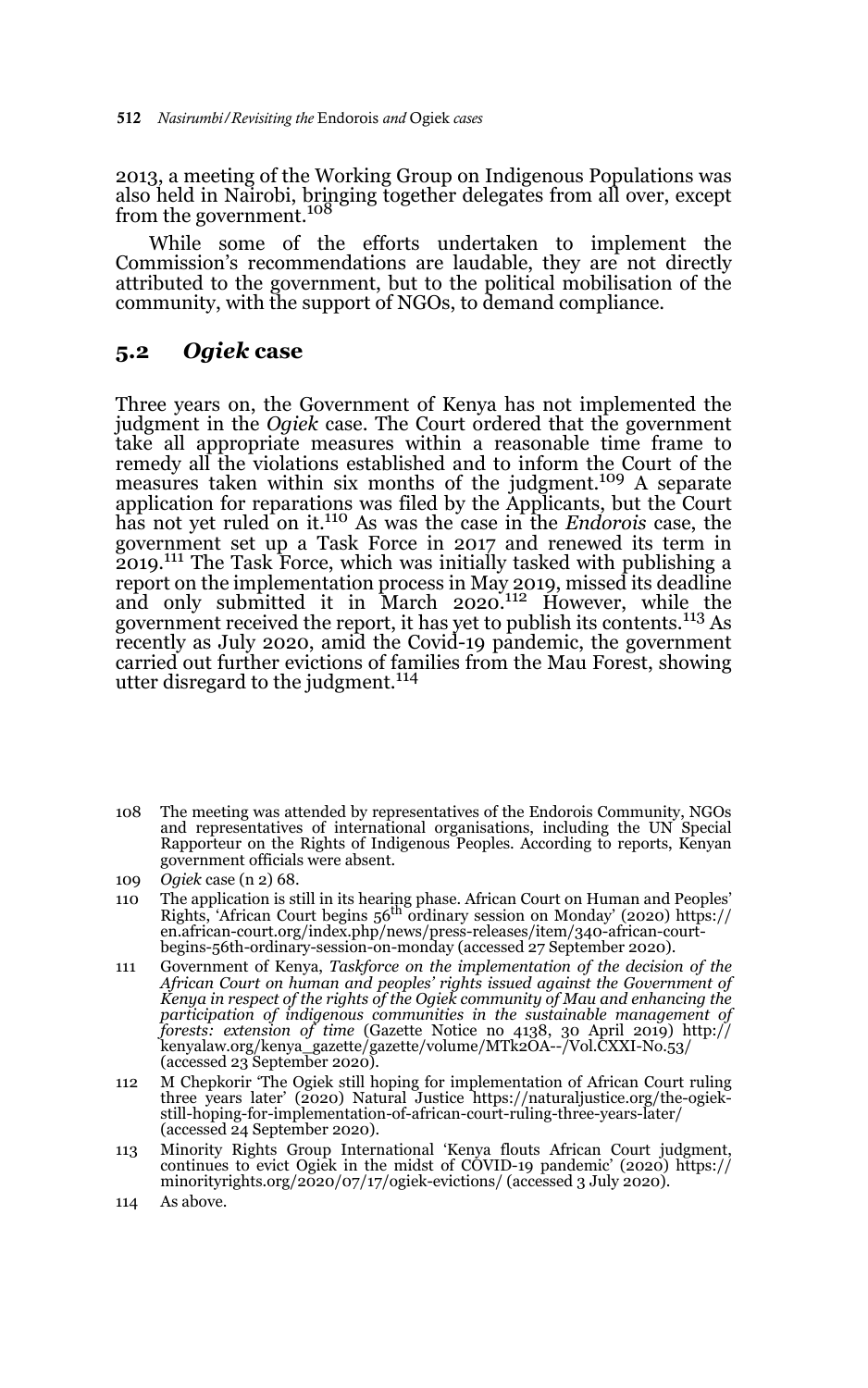# **6 AN APPRAISAL OF THE HUMAN RIGHTS MECHANISMS**

When it comes to litigation of indigenous peoples' rights anywhere in the world, the reality is that the domestic court system, which is oftentimes made up of judges from the majority communities in a state, and whose interest is to safeguard the state's interests, may not achieve justice for indigenous people and minorities. Decisions such as the *Endorois* case before the High Court of Kenya serve as an example.<sup>115</sup> Because indigenous peoples do not trust that their own national courts can assist them in upholding justice between the majority and minority<br>within the state,<sup>116</sup> impartial bodies such as regional and universal human rights mechanisms are important in monitoring compliance with indigenous peoples' rights. Kymlicka gives examples of the indigenous peoples in Canada and the US to explain why impartial bodies are important for monitoring compliance.<sup>117</sup> In my view, following how the *Endorois* case was litigated at the domestic level, such bodies as the African Commission and Court are needed to address the legitimate reservations that indigenous people have regarding domestic courts. This section provides an overview of the two main human rights bodies in the African context.

### **6.1 The African Commission**

The African Commission was established under article 30 of the African Charter, with the aim of promoting human and peoples' rights and to ensure their protection in the continent.118 Located in Banjul, The Gambia, the Commission became operational in 1986, and reports to the African Union (AU) Assembly of Heads of State and Government.

Comprising 11 commissioners, the Commission draws expertise from personalities with the highest reputation, high morality, integrity, impartiality and competence in the area of human and peoples' rights.119 Its mandate is laid down in Chapter II of the Charter, in particular article 45. The Commission exercises jurisdiction over the rights set out in the Charter and in doing so, draws inspiration not only from international law but also African instruments, practices, customs and general principles recognised by African states.120 The Commission presides over communications from states, non-<br>governmental organisations and individuals.<sup>121</sup> However. organisations and individuals.<sup>121</sup> However, communications other than those by states shall only be considered

- 115 *Endorois* case (n 3).
- 116 Kymlicka (n 19) 233.
- 117 As above.
- 118 African Charter (n 40) art 30.
- 119 African Charter (n 40) art 31.
- 120 African Charter (n 40) 60-61.
- 121 African Charter (n 40) art 55.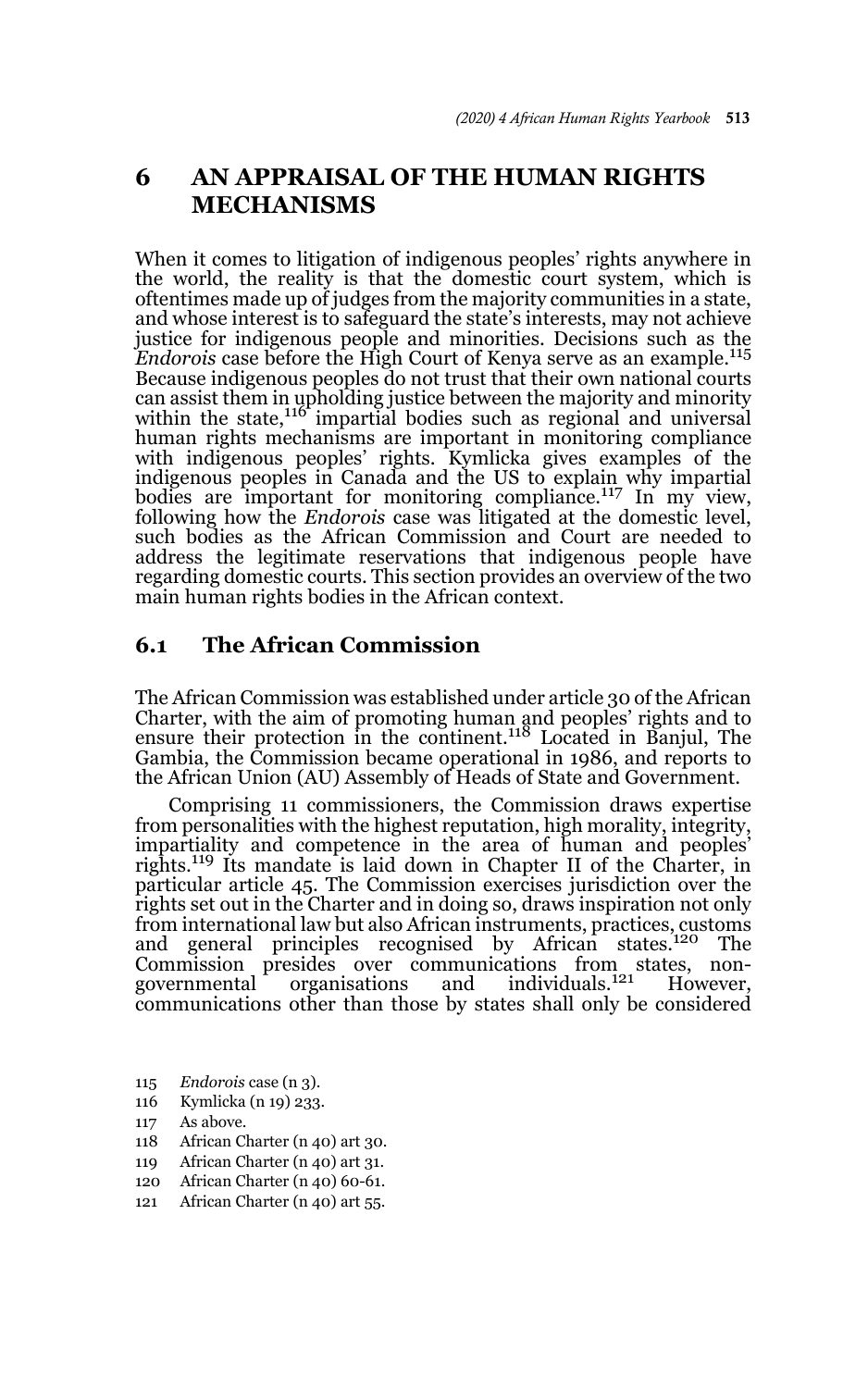upon verifying that local remedies have been exhausted, or where it is obvious that they have been unduly prolonged.122 Apart from adjudicating claims, the Commission also works with the system of Special Measures comprising Special Rapporteurs and working groups, which bodies complement its work.

### **6.2 The African Court**

The African Court was established in 2004 pursuant to article 1 of the Protocol to the African Charter, with a view to complementing the protective mandate of the African Commission.<sup>123</sup> Currently the acting judicial organ of the AU, the Court's jurisdiction is exercised in respect of the interpretation of the African Charter, the Court Protocol as well as other human rights instruments ratified by state parties.<sup>124</sup> Unlike the Commission, the Court can issue advisory opinions upon the request of AU member states as well as its organs.<sup>125</sup> While individuals and NGOs can bring communications before the Commission,<sup>126</sup> access to the Court is limited to the Commission, states and African intergovernmental organisations.127 Individuals and NGOs with observer status before the Commission can only access the Court if the respondent state has deposited a declaration with the Chairperson of the African Union Commission accepting the Court's competence to receive such cases.<sup>128</sup>

One of the important features of the Court is that it issues binding decisions. To-date, only 30 African states have ratified the Court<br>Protocol.<sup>129</sup> Out of these, only ten states ever made declarations under article 34(6) of the Protocol. However, Rwanda, Benin, Tanzania and Côte d'Ivoire have withdrawn their declarations, reducing the number to six.130 In deciding cases before it, the Court applies the Charter as well as human rights instruments ratified by the states concerned, as well as its Rules and Procedures.<sup>131</sup>

- 123 Protocol to the African Charter on Human and Peoples' Rights on the Establishment of an African Court on Human and Peoples' Rights (Court Protocol), articles 1 and 2. It is worth noting that in 2004, the Court was merged with the African Court of Justice, but the new court (the African Court of Justice and Human and Peoples' Rights) is not operational.
- 124 As above, art 3.
- 125 As above, art 4.
- 126 So long as local remedies have been exhausted.
- 127 Court Protocol (n 123) art 5.
- 128 Court Protocol (n 123) art 34(6).
- 129 See www.au.int (accessed 1 July 2020).
- 130 As above.
- 131 Court Protocol (n 123) art 7.

<sup>122</sup> As above, art 56.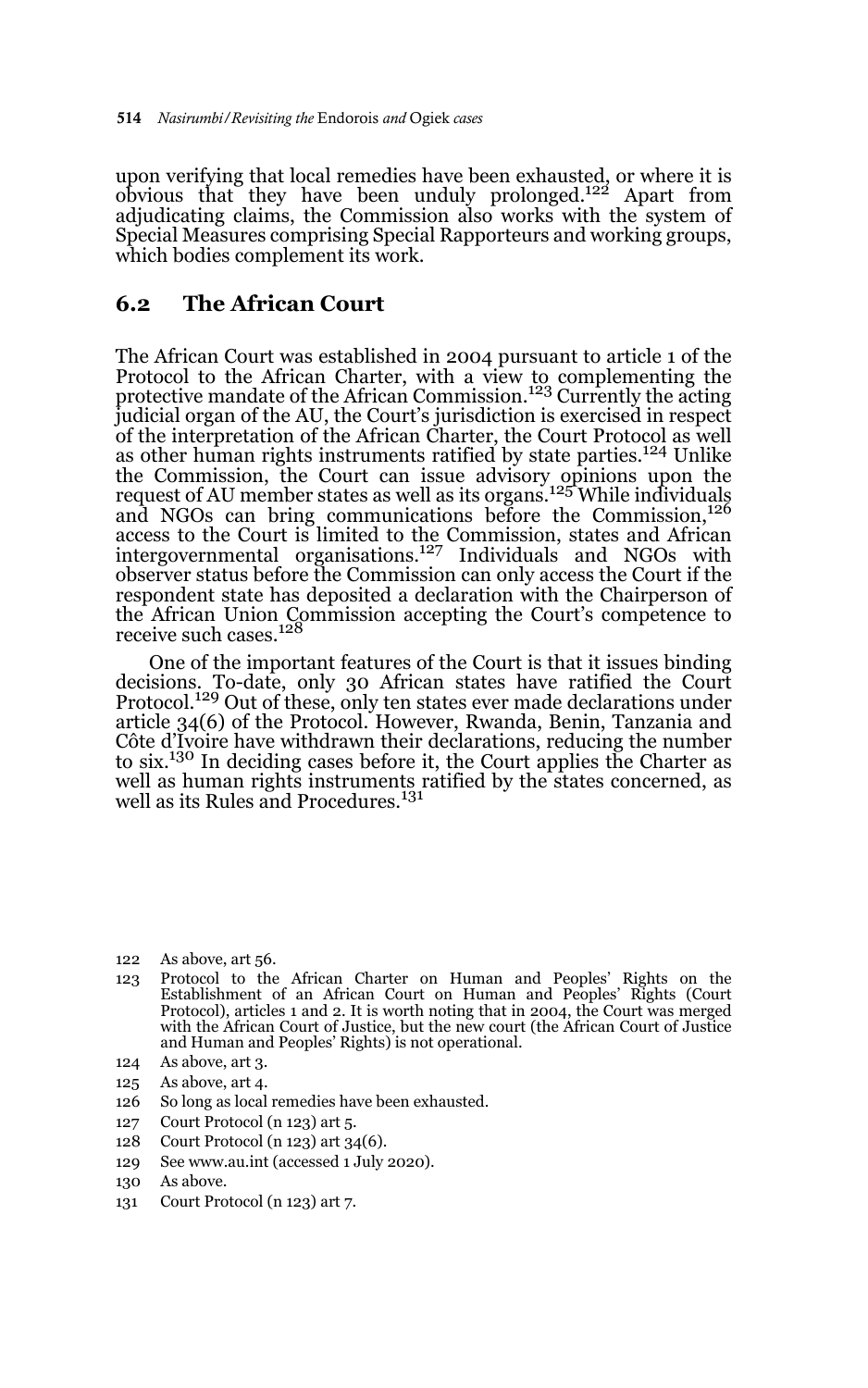# **6.3 Complementarity between the Court and the Commission**

Upon the Court's creation, it was envisaged that it would complement the Commission's work and reinforce its functions.132 This complementarity can be seen in the interaction between the two institutions. First, the Commission can lodge a complaint with the Court pursuant to article 5 of the Court Protocol. Second, article 6 of the Court Protocol permits the Court to request the Commission's opinion when determining the admissibility of cases before it. Third, before issuing advisory opinions, the Court must ensure that the Commission is not already seized of the matter.<sup>133</sup> Fourth, the Court may transfer cases to the Commission,134 and the Commission may refer cases to the Court. Finally, upon issuing a judgment, the Court notifies the Commission and states concerned.<sup>135</sup>

### **7 CHALLENGES FACING THE MECHANISMS**

The low implementation rate of decisions is arguably the main challenge facing human rights mechanisms such as the Commission and Court. One of the weaknesses of the African Charter is that it gives the Commission a supervisory and not a judicial role.<sup>136</sup> It can issue recommendations, which, unfortunately, are not binding on states. Furthermore, the Charter does not specify the remedies which the Commission may recommend, only that they should be 'useful' in the particular case.137 The Commission has previously recommended compensation but has often not specified how much – only stating that it should be adequate.<sup>138</sup> For victims, these remedies stated in unspecified terms are prone to abuse by states which do not feel compelled to comply. This is compounded by the lack of monitoring mechanisms for the recommendations issued by the Commission. The Court, on the other hand, cures these inadequacies as it issues binding decisions.<sup>139</sup> Besides, the Court can issue remedies such as compensation or reparations.140 In cases of extreme gravity and

- 133 Court Protocol (n 123) art 4.
- 134 Court Protocol (n 123) art 6(3).
- 135 Court Protocol (n 123) art 29.
- 136 A Zimmermann & J Bäumler 'Current challenges facing the African Court on Human and Peoples' Rights' (2010) 7 *KAS International Reports* 38, 49.
- 137 Open Society Justice Initiative 'African Commission on Human and Peoples' Rights' (2013). https://www.justiceinitiative.org/publications/african-commis sion-human-and-peoples-rights (accessed 1 July 2020)
- 138 In the *Endorois case*, for example, the Commission recommended that Kenya 'pay adequate compensation to the community for all the loss suffered'.
- 139 Court Protocol (n 123) art 28(2).
- 140 Court Protocol (n 123) art 27(1).

<sup>132</sup> The Rules and Procedures of the Court also require that the Court considers the complementarity between it and the commission when considering cases before it. Also see the Preamble to the Protocol.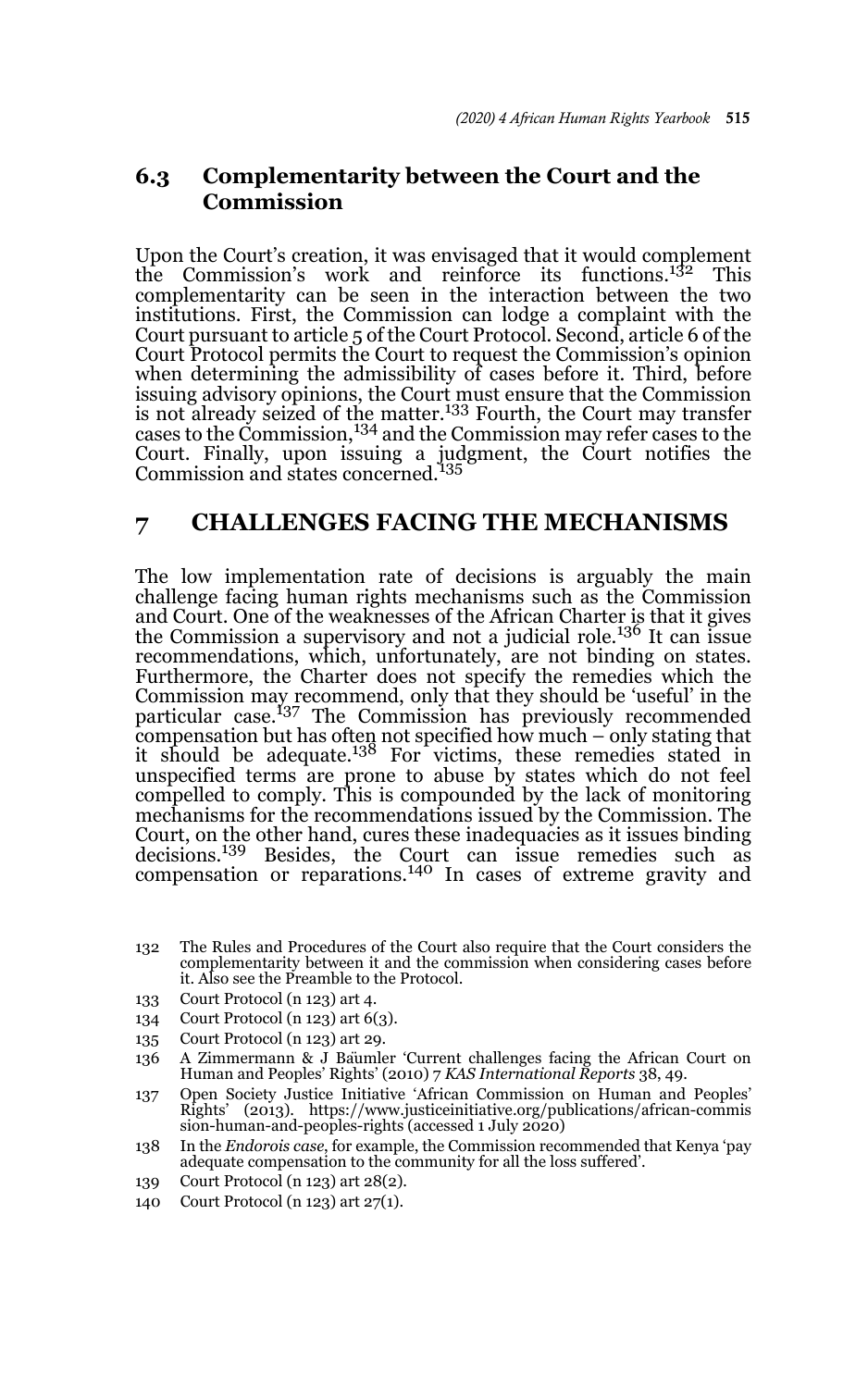urgency, it may also issue provisional measures to avoid irreparable<br>harm.<sup>141</sup> The challenge for the Court, however, is that it can only issue decisions involving states which have ratified the Protocol.

Another downside to the African Charter is that it does not provide for an enforcement mechanism for the Commission's recommendations. One way of curing the gap left by the Charter, enforcementwise, is the referral mechanism – from the Commission to the African Court, as illustrated by the *Ogiek* case. However, the Court itself also faces challenges. Unlike the Charter, the Protocol provides for an enforcement process. Accordingly, the Court stipulates a time period within which a state has to comply with the execution of its judgment.142 The Executive Council, which is also notified of the judgment, monitors its execution by the relevant state.<sup>143</sup> During each regular session of the Assembly, the Court reports on its work, including cases of non-compliance by states.144 While these measures are more concrete than those of the Commission, they are still weak. At the end of the day, implementation rests on the goodwill of states, and as illustrated by the cases analysed herein, this seems to lack.

The requirement that states have to make a declaration to allow NGOs and individuals to bring cases before the Court is another hindrance to the promotion and protection of Charter rights by the African Court. The implication of the requirement is that NGOs and individuals in states like Kenya, which have not made such a declaration, can only rely on referrals by the Commission, another state party to the Protocol or an African international organisation, for their grievances to be determined by the Court. It is a challenge for the Commission and Court to discharge their functions where political will and state cooperation lacks.

Other challenges affecting the Commission and Court include lack of adequate resources to effectively discharge their functions;145 lack of independence (oftentimes a critique of the Court whose judges are elected by the Executive Council and appointed by Heads of State); slow determination of cases; and lack of synergy between the two bodies.

## **8 WAY FORWARD**

In order to ensure that the Commission and the Court better protect and promote the rights espoused in the Charter, more has to be done.

First, to cure the implementation issue, the Commission and the Court should render decisions and judgments with more specificity.

- 141 Court Protocol (n 123) art 27(2).
- 142 Court Protocol (n 123) art 30.
- 143 Court Protocol (n 123) art 29.
- 144 Court Protocol (n 123) art 31.

<sup>145</sup> The Commission's budget is limited. The Court's budget, for instance, is borne by AU member states, which is not much. Allocations to the Commission are also inadequate.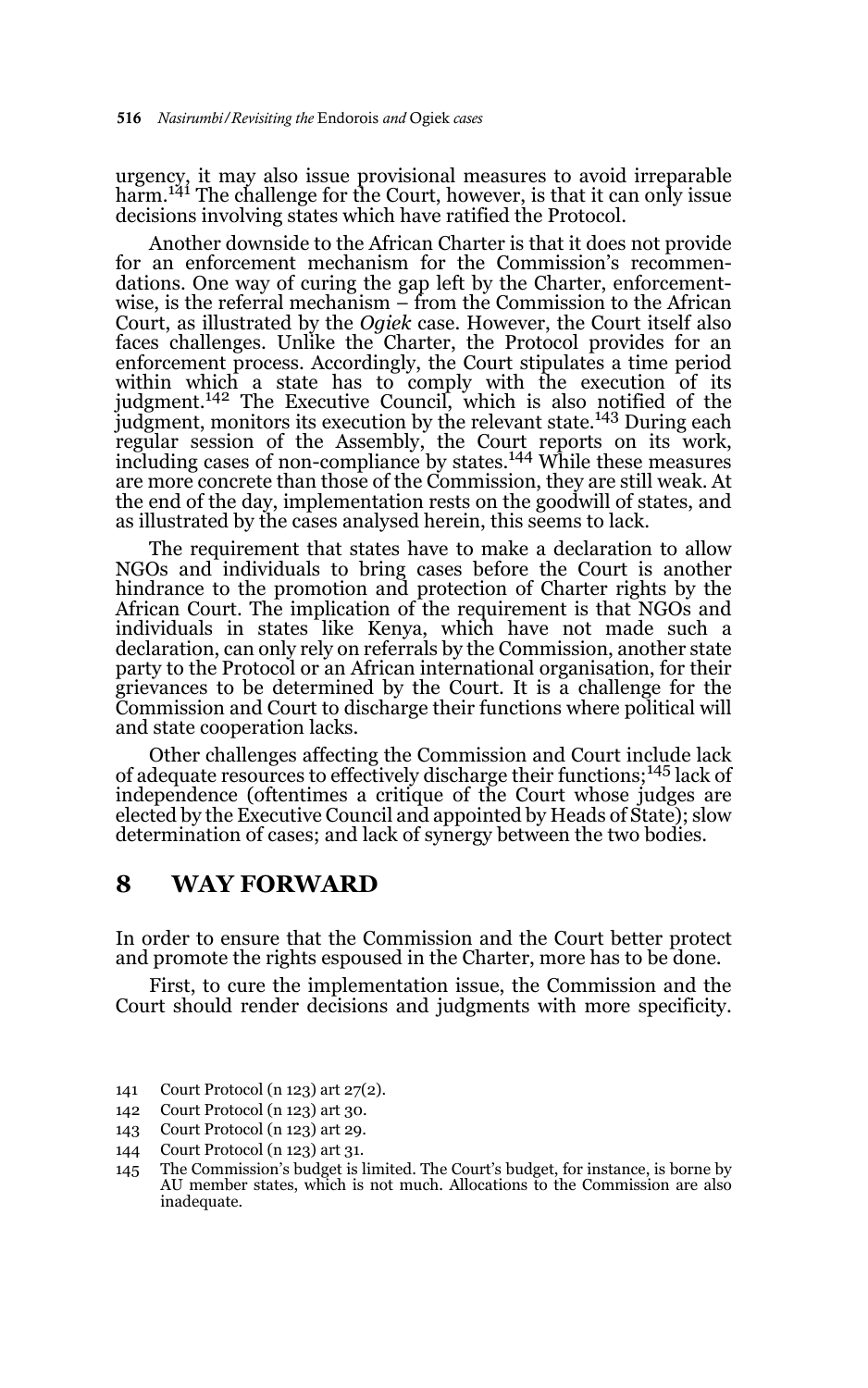Such decisions should be drafted in a manner that allows implementation to be measured.<sup>146</sup> Various studies have linked low implementation rates with non-specificity and lack of clarity of decisions. A recent study by Murray and Sandoval maps out the extent to which authorities in nine states implement the decisions of supranational bodies, including those of the African Commission and Court.147 According to the study, some correspondents believed that greater specificity contributes to better implementation as it makes it easier for state authorities to implement decisions while preventing<br>them from doing as they pleased.<sup>148</sup> Specificity, for example, in terms of the content of decisions and deadlines is also useful in levelling the playing field and avoiding instances where the state has to negotiate with affected persons in order to implement decisions.149 The *Endorois* and *Ogiek* cases best illustrate the conundrum in which victims find themselves when it comes to engaging with state actors. Greater specificity also promotes better monitoring and supervision by national bodies and actors such as NGOs.<sup>150</sup> Some may argue that specificity may limit the state in providing better recourse to affected groups than what human rights mechanisms may have ordered. The study by Murray and Sandoval captures these sentiments, particularly by African government officials, who cited unrealistic remedies that do not take into account complexities of the domestic context.151 While such sentiments may be valid, this should not be an excuse by states not to implement decisions altogether. Specificity of remedies or not, political will is crucial in the implementation process. For human rights mechanisms, understanding domestic contexts and the practicality of implementation should inform their drafting of decisions to limit such excuses by states.

Second, to enable the Commission and Court issue decisions which clarify concepts such as 'indigenousness', the two bodies should leverage the resources at their disposal. Functions such as the Commission's ability to issue general recommendations and the Court's advisory role can be used to clarify on gaps left by the Charter as well as jurisprudence of the two bodies. NGOs and academia also have a role to play in promoting such clarification through research. Universal and regional human rights mechanisms such as the Human Rights Committee and the Inter-American and European Courts can also offer useful reference points, especially in respect of interpretation and clarification of rights in international instruments also ratified by AU states.

Third, more efforts should be directed towards promoting state cooperation and commitment to the Charter and the Protocol

- 148 Murray & Sandoval (n 146) 111-112.
- 149 Murray & Sandoval (n 146) 105-107.
- 150 Murray & Sandoval (n 146) 111-112.
- 151 Murray & Sandoval (n 146) 113.

<sup>146</sup> R Murray & C Sandoval-Villalba 'Balancing the specificity of reparation measures and states' discretion to enhance implementation' (2020) 12 *Journal of Human Rights Practice* 71.

<sup>147</sup> As above.